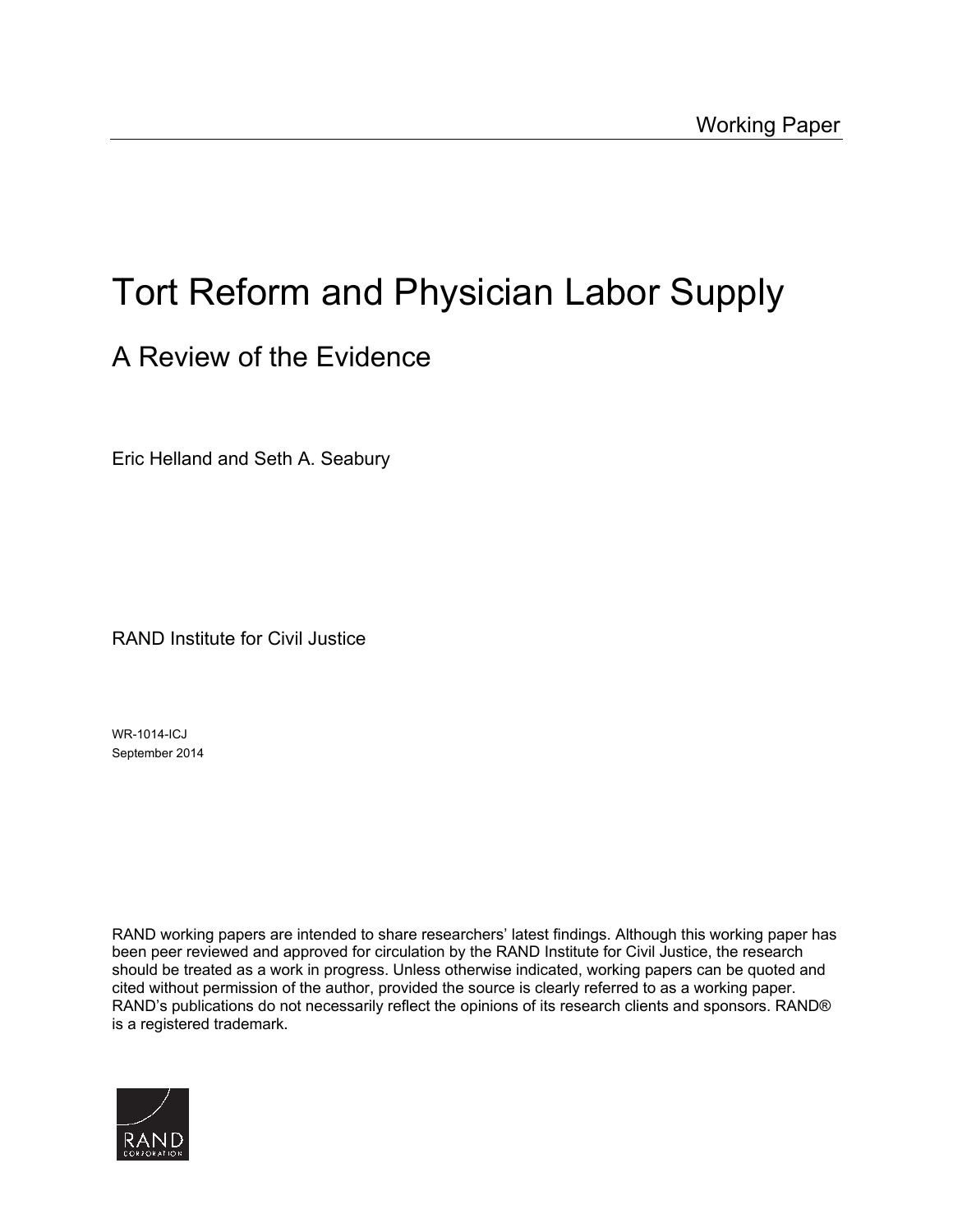# **Tort Reform and Physician Labor Supply: A Review of the Evidence**

Eric Helland Claremont-McKenna College and RAND

Seth A. Seabury University of Southern California

#### July 2014

#### **ABSTRACT**

There is a large empirical literature examining the relationship between medical liability reform and the supply of physician services. Despite the general consensus that malpractice reform leads to an increase in physician supply, usually targeted amongst a subset of physicians, debates rage at the state level over the effectiveness of any given reform. This paper reviews the evidence on the relationship between tort reform and physician supply and assess the implications for any given state. Although our difference in difference methodology prevents drawing conclusions about the impact of reforms on overall physician supply, we find that noneconomic damage caps increase the supply of physicians in high risk specialties. However, these effects, even for the high risk specialties, vary significantly across states. It is unclear whether these differences represent heterogeneous treatment effects across states, or simply random error in the estimates. New approaches are needed to estimating state-specific effects of tort reform to have the most impact on local policy debates.

 JEL Classification: I11, G22, K13 Keywords: physician labor supply

Support for this work was provided by the RAND Institute for Civil Justice and NIA grant 7R01AG031544. Seabury can be contacted at [seabury@usc.edu](mailto:seabury@usc.edu) and Helland can be contacted at

[eric.helland@claremontmckenna.edu.](mailto:eric.helland@claremontmckenna.edu) The authors wish to thank members of the ICJ board and seminar participants at the ICJ brownbag, In addition, Bernie Black, David Hyman, Paul Heaton, and Jon Klick all provided timely and helpful comments.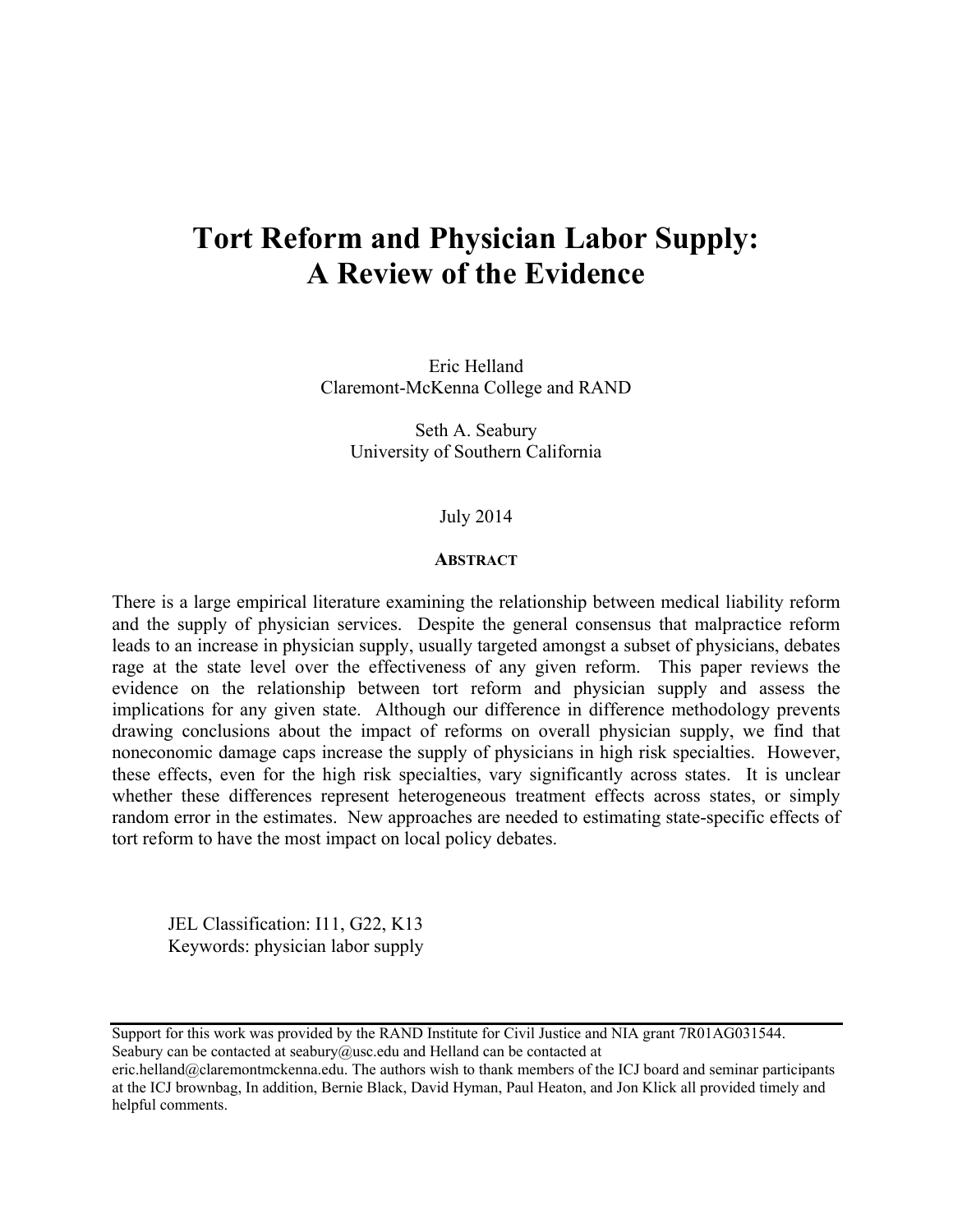#### **I. Introduction**

 $\overline{a}$ 

There is perhaps no other area of tort law that has aroused as much political interest and action as medical malpractice. State policymakers regularly debate and frequently change the rules under which those who feel they have been injured by a physician's negligent treatment can seek redress for their claim. These efforts to reform the medical malpractice liability system, commonly referred to as "tort reform," are constantly at the center of controversy. This is in no small part because two politically important groups, physicians and trial attorneys, are on opposite sides of the issue. The public and their representatives are pulled by the competing claims that changes to the rules governing the medical malpractice system harm injured patients who lose their "access to justice" versus doctors and their representatives who argue that such changes are necessary to insure "access to health care."

Historically, major reform efforts have come in periodic waves following instability in the medical malpractice insurance market (Studdert, Mello and Brennan, 2004). The last such reform wave came in the early 2000s. Events came to a head from 2002-2005 in a number of states. In West Virginia nearly 40 surgeons walked off the job to protest the cost of malpractice insurance and the AMA declared 19 states to be in "full blown medical liability crisis."<sup>1</sup> (Anderson, 2005)In response many states adopted reforms in the early 2000s, including 8 states that adopted caps on noneconomic (or "pain and suffering") damages. $2$ 

In more recent years, these reforms have since come under attack in several states. There have been efforts attempting to roll back changes enacted earlier in the decade and even years before, often through constitutional challenges as opposed to legislative action. An argument that

 $<sup>1</sup>$  In the early 2000s AMA President Donald J. Palmisano repeatedly made the link between physician labor supply</sup> and tort reform. For example, "In the 19 crisis states, physicians are taking early retirement, or abandoning high-risk services, because they cannot afford or find liability insurance." [\(http://www.prnewswire.com/news-releases/ama](http://www.prnewswire.com/news-releases/ama-supports-presidents-call-for-liability-reform-59028132.html)[supports-presidents-call-for-liability-reform-59028132.html\)](http://www.prnewswire.com/news-releases/ama-supports-presidents-call-for-liability-reform-59028132.html) [2](http://www.prnewswire.com/news-releases/ama-supports-presidents-call-for-liability-reform-59028132.html)

 $2$  The states which enacted noneconomic damage caps are Florida (2003), Georgia (2005), Mississippi (2003), Nevada (2003), Ohio (2003), Oklahoma (2004), Texas (2004), and West Virginia (2003). Illinois enacted a noneconomic damage cap in 2006 although the cap did not take effect.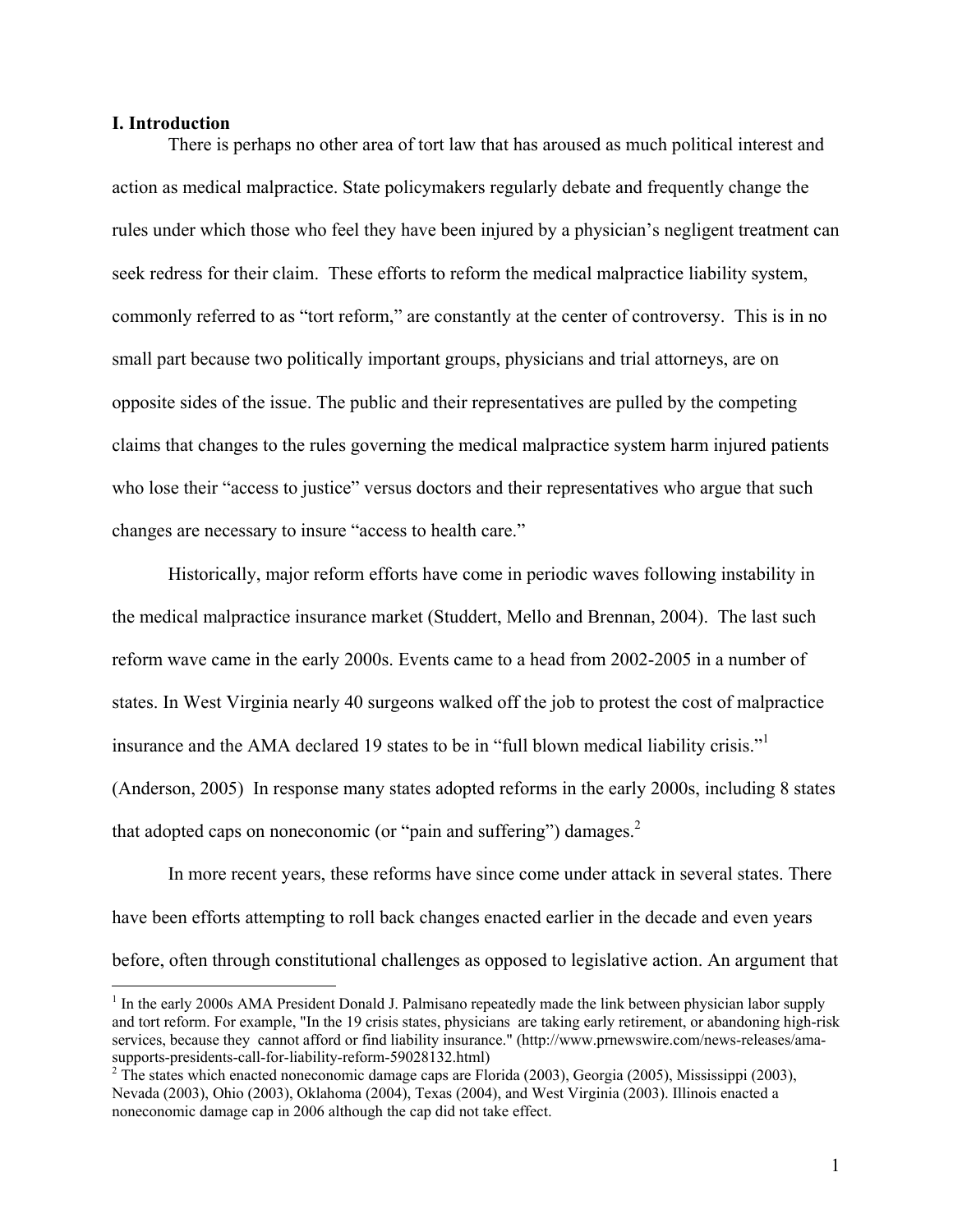is frequently made is that the reforms have reduced litigation but have not delivered on their promised benefits. Specifically, it is common for opponents of the reforms to argue that they have not controlled cost nor have they had any effect on access to physician services. As these reforms are adopted and implemented at the state level, those on both sides of the debate tend to examine the evidence in terms of a specific state. For example, Texas Governor Rick Perry argued that "… 21,000 more physicians [are] practicing medicine in Texas because they know they can do what they love and not be sued.<sup>33</sup> Statements arguing that there was no change in Texas are frequently made by opponents.<sup>4</sup>

In contrast to this state-specific focus, most of the existing academic literature examines the experience of all states adopting reforms relative to those that do not (or that do, but at different times). One of the most debated, and most studied, of the potential effects of tort reforms is whether they increase the number of physicians practicing in states who adopt. The findings are generally consistent with an increase in the number of physicians in states that adopt reforms for high risk specialties. We summarize the key findings from the literature and the approach used in Table 1. Kessler, Sage and Becker (2005) found an overall effect of a 2.4% increase in physician supply associated with what they label "direct" tort reforms. Encinosa and Helliger (2005) found a 2.2% increase in the number of doctors practicing in the state adopting non-economic caps, although the effects largely occurred three or more years after enactment. Klick and Stratmann (2007) found a 3.9 to 6.6% increase in physician supply in high-risk specialties when measured against a low risk control group, compared to a .8 to 2.9% increase for the same group without the control group. Matsa (2007) found a 4 to 7% increase in the supply of physicians to rural counties, but a negative effect overall. Baicker and Chandra (2005)

<sup>&</sup>lt;sup>3</sup> This quote was made Wednesday, August 17th, 2011 in a speech at "Politics and Eggs" in Bedford, N.H.  $^{4}$  For avanuals the American Association for Justice "The meet frequently sebecd muth concerning medical

<sup>&</sup>lt;sup>4</sup> For example the American Association for Justice "The most frequently echoed myth concerning medical negligence is the notion that doctors are fleeing states and retiring early, creating physician shortages."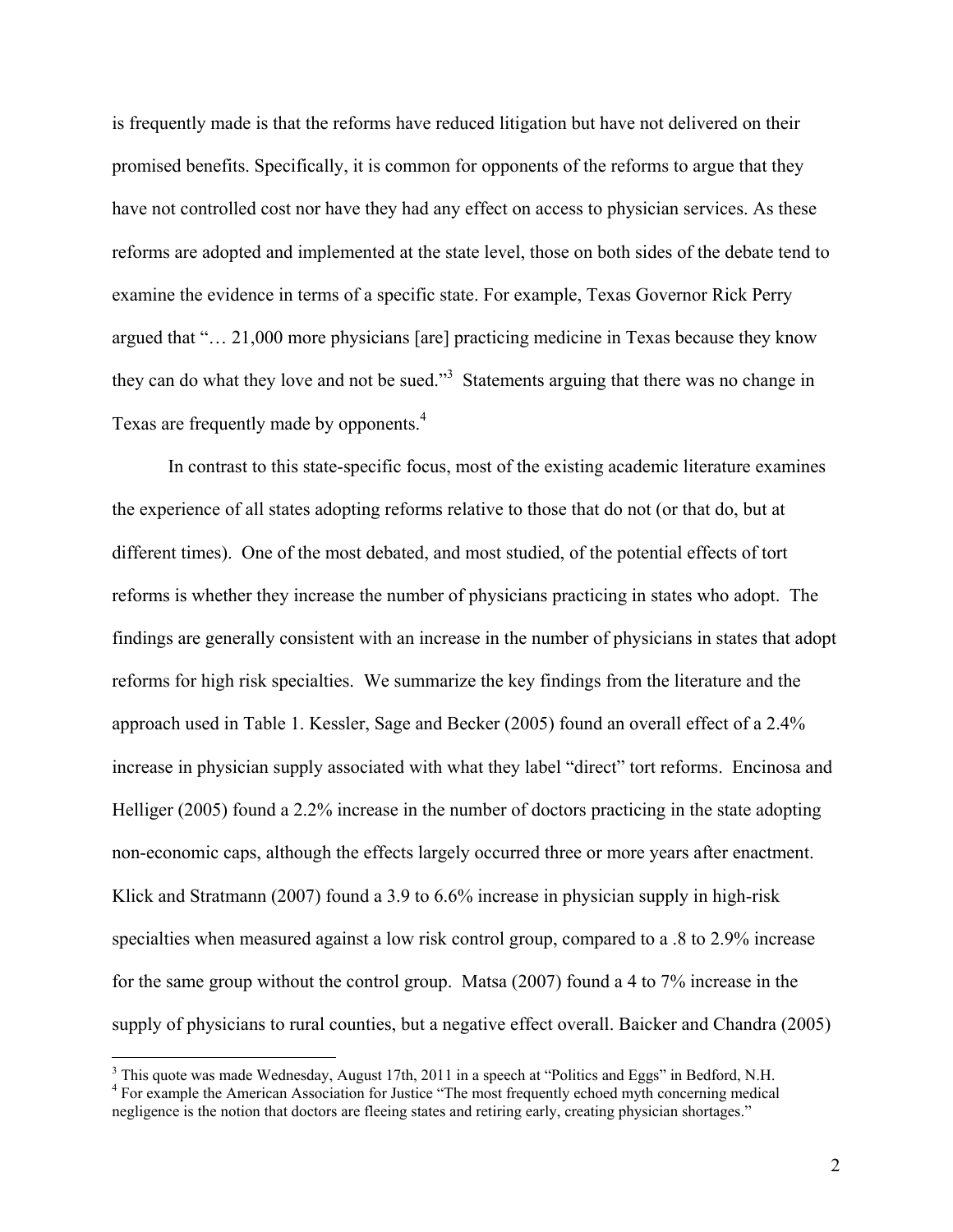found a negative elasticity of labor supply with respect to increases in premiums and payments but only for OB-GYN, internal medicine and surgical specialties and physicians over 55 although the results are inconsistent and not particularly robust.

Despite the breadth of the literature, there are two key limitations of these articles from the standpoint of policy analysis. First, while the effects all point to an increase in the number of physicians in an area in response to the adoption of liability reform, the effects are weak in aggregate and tend to suggest that they are centered in a subset of physicians (e.g., physicians in high risk specialties, older physicians or rural areas). Moreover, the articles typically do not address the experience of specific states. This is unsatisfying to many state policymakers and stakeholders, who are primarily concerned with what is happening in "my state." Moreover, most of the existing multi-state studies use data series ending in the early 2000s, immediately before the latest set of states adopted reforms. Thus, the academic literature has not provided conclusive evidence on the impact of tort reform on the supply of physician services sufficiently to settle debates such as the recent exchange over the effect of reforms in Texas.

In this paper, we re-examine the evidence on the relationship between malpractice liability reform and physician supply. Our goals are threefold: we examine whether the standard difference-in-differences approach provides a useful means for estimating the impact of a reform in a particular state, we study whether the effect of reform appears overall or whether it is focused in particular specialties, and we assess whether the relationship between the adoption of reform and physician supply is consistent with previous work when we expand the sample to include the most recent reforms. We place particular emphasis on Klick and Stratman (2007), whose methodology we follow closely in this paper. Moreover we focus on the effects of one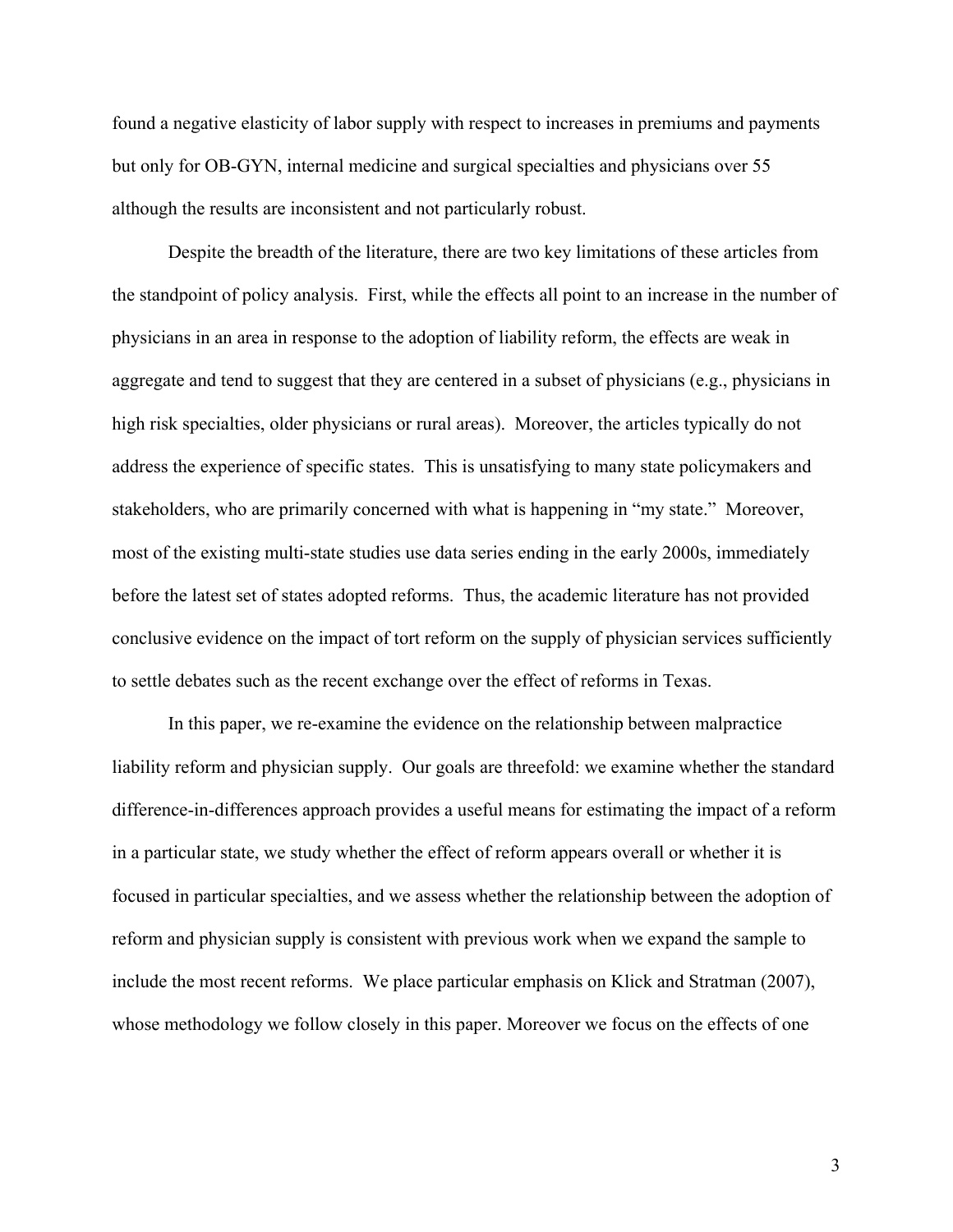particular reform, noneconomic damage caps, because this is the most common reform among the recent cohort of legal changes and is the most hotly debated.<sup>5</sup>

In their paper, Klick and Stratman (2007) emphasize that any examination of the physician labor market must account for two potentially confounding factors. The first is that there are strong underlying trends in state physician labor markets, and these trends are likely to be highly state-specific, given that medical licenses are governed at the state level. This necessitates a control group to identify the causal effect of the policies. Given the particulars of the market for physicians compared to the rest of the labor market, Klick and Stratman (2007) argue that the best control group for physicians is other physicians who are less likely to be attracted by the reforms. In particular, they argue that comparing physicians with a low liability risk—who therefore should care less about the presence of reforms—to physicians in specialties with a higher risk allows for the identification of the *differential* effect of the policy on physicians in higher risk specialties. While this approach does not necessarily provide much information about the impact of reform on the overall market, under the right assumptions it does identify the effect for those higher risk specialties.

In our analysis, we examine the effect of damage caps on the number of total physicians in a state and find little evidence of an increase in the number of physicians. If anything, we find that the number of physicians is negatively associated with caps, although this appears to be most likely due to preexisting trends in the states which passed tort reform and not caused by the reforms themselves. However, when we compare the differential impact of reforms on highversus low-risk specialties in states that adopt to those that do not using a "difference-indifference-in-differences" strategy, we find that the adoption of noneconomic damage caps leads

 $<sup>5</sup>$  We estimate the impact of other reforms on physician supply in our regressions, but do not discuss them in this</sup> manuscript. Full results are available from the authors on request.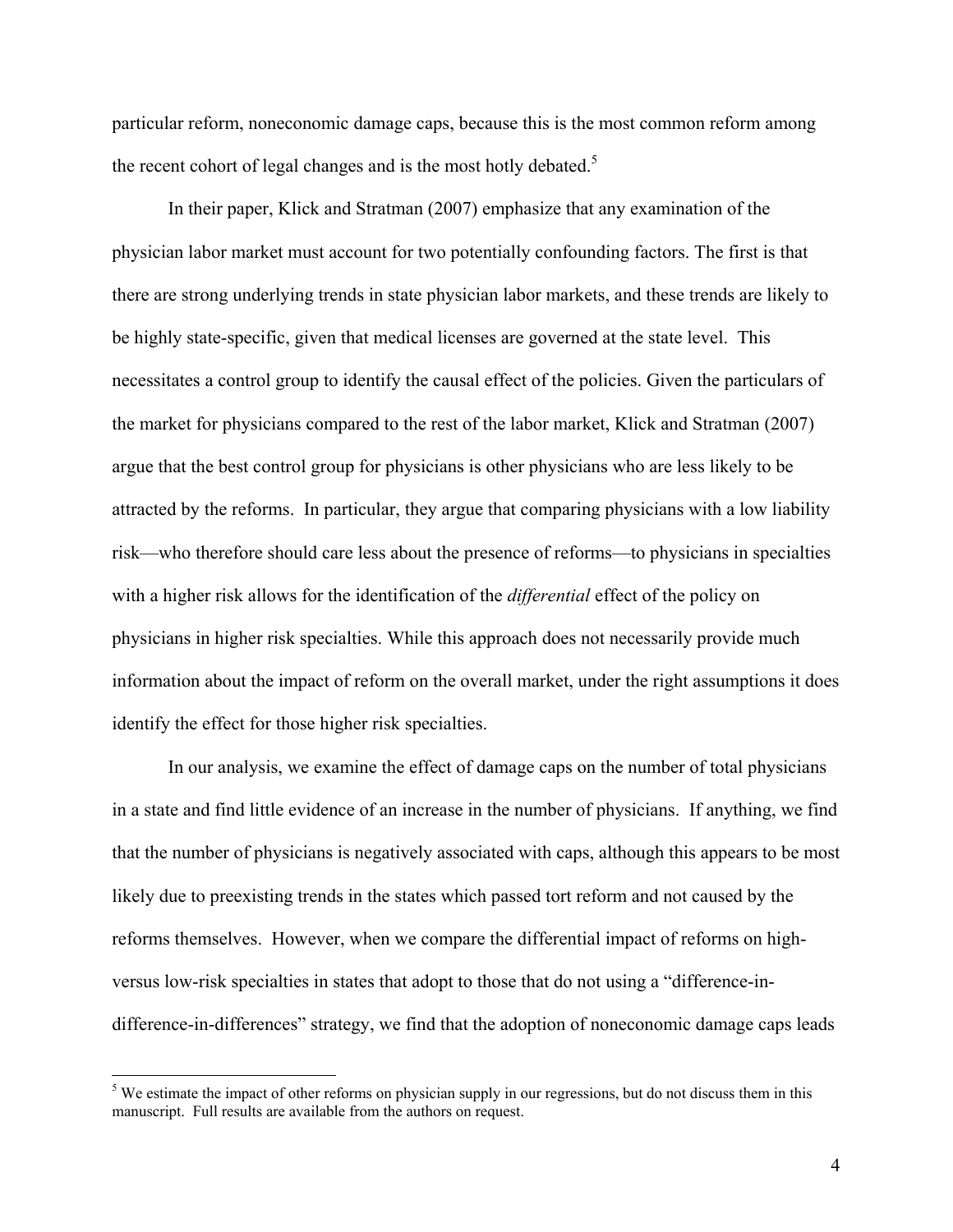to a 1.5% to 6.6% increase in the number of physicians in high risk specialties (with the variation coming in how we define high risk specialties). These findings are consistent with Klick and Stratman's analysis from an earlier time period (1980-2002).

To put this in some perspective consider there are 54 doctors per 100,000 people practicing in Klick Stratman's high risk specialties. Thus our estimate of 6.6% would result in about 3.6 per 100,000 more physicians practicing in one of the Klick and Stratman high risk specialties per year.<sup>6</sup> It is notoriously difficult to translate the number of doctors into patient encounters, but according to the 2003-2004 National Ambulatory Medical Care Survey doctors in these specialties had an average of 96 consultations per week (Hing and Burt, 2007).<sup>7</sup> This would translate into just over 344 additional total consultations per week.

In addition to the specialty-specific analysis, we explore the extent to which these estimates are consistent across states. For example, how closely did the change in the number of obstetricians per capita in West Virginia after the state adopted a noneconomic damage cap in 2004 mirror the national estimates of the relationship between tort reform and the supply of obstetricians. Our results suggest that the estimated impact of noneconomic damage caps, even on the high-risk specialties, varies widely across states. That is, the estimated effect of noneconomic caps on the supply of physicians in high-risk specialties appears to vary substantially according to the specific state that adopts. Unfortunately, it is difficult to determine *ex ante* whether this is because states actually had truly different experiences from reform, or if these differences simply reflect chance or some other, observed confounder. Given this, the state-specific estimates do not appear particularly informative. The national estimates still

<sup>&</sup>lt;sup>6</sup> That is for emergency medicine  $(8.35*0.066=0.551)$  + internal medicine  $(2.08)$  + neurological surgery  $(0.115)$  + thoracic surgery (0.007) and OBGYN (0.748).

<sup>&</sup>lt;sup>7</sup> See Table 9 from Hing and Burt (2007), which includes office visits, hospital visits and telephone and internet consultations. Note that we assumed that emergency medicine and thoracic surgery had 88.4 consolations per week, which is almost surely too low for both specialties.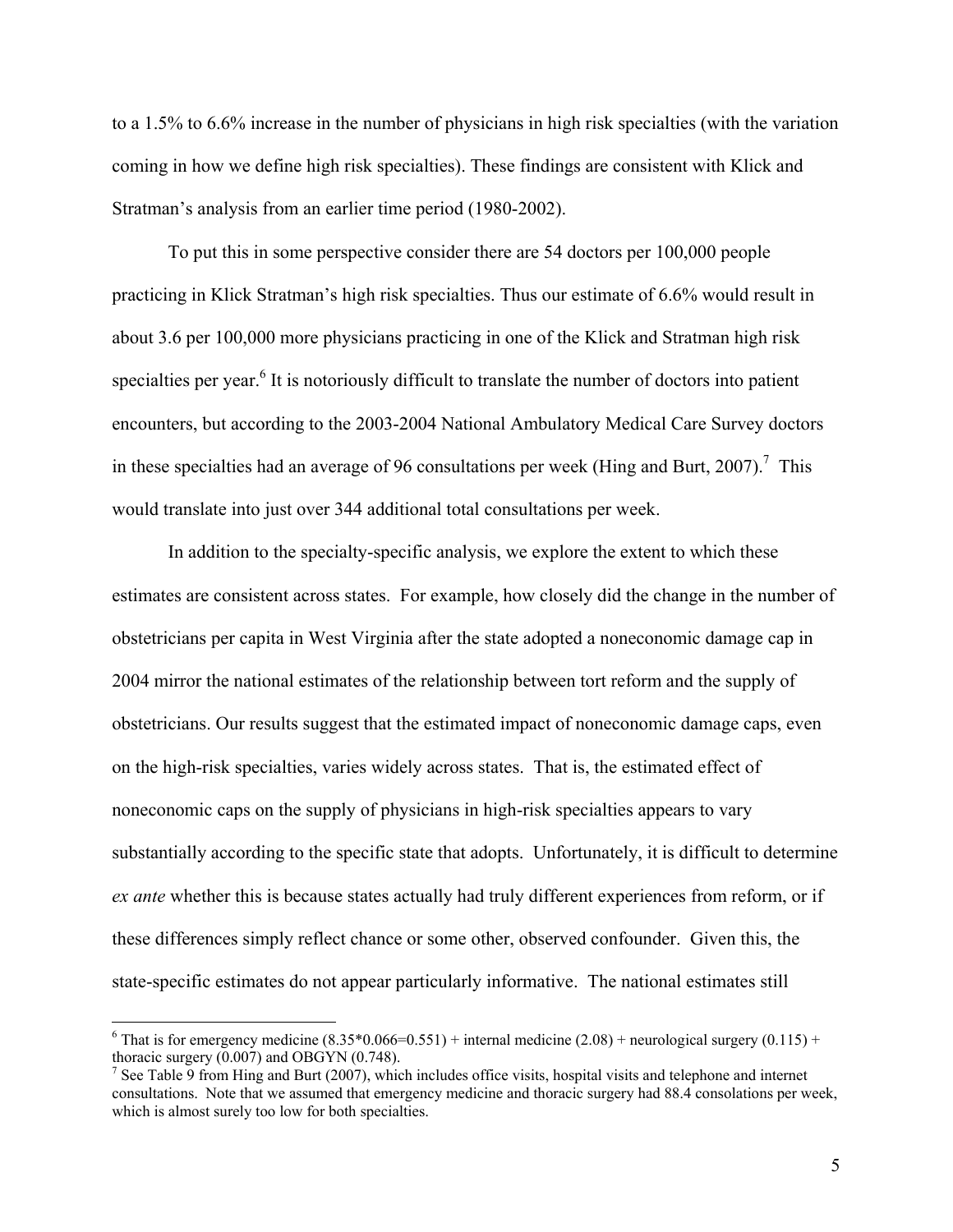provide our best estimate of the impact any given state should expect to experience after adopting a reform. Nevertheless, a retrospective identification of the "true" effect of a given reform in a given state remains an elusive goal. Until we better understand the heterogeneity in treatment effects across states, these policy debates are likely to continue.

The next section of this paper describes in more detail the different approaches that have been used in the literature on tort reform and physician supply. We then describe the data and methods that we use to produce our estimates. Section IV describes our results, both nationally and across states. We conclude with a discussion of the policy implications of our findings, and offer some suggestions for future research.

#### **II. Policy Evaluation and the Existing Literature**

1

There is a vast literature studying the impact of the threat of medical malpractice liability on different aspects of the health care system. With a few exceptions, the vast majority of these examine the impact of state legislative reforms on outcomes such as health care costs, health outcomes and the supply of physicians to the state.<sup>8</sup> There is a large literature in economics that discusses the conditions under which we can obtain consistent estimates of the impact of a policy on some outcome of interest.<sup>9</sup> In this section we describe how this literature relates to the estimation of the impact of noneconomic damage caps on physician labor supply.

 $8$  For examples of studies of the effect of tort reform on outcomes other than physician supply, see Kessler and McClellan (1996), Kessler and McClellan (2001a,b), Currie and MacLeod (2004), Avraham et al. (2010) and others. Some exceptions to this approach include recent work by Frakes, who studies the impact of changes in national standards on similar outcomes (see Frakes, 2012; 2013). Lakdawalla and Seabury (2012) study the impact of malpractice liability on health care costs, but use variation in local jury verdicts as opposed to reform to measure liability risk. And Seig (2000) parameterized an extensive form game to examine the potential impact of malpractice reform on many different aspects of physician behavior.

<sup>&</sup>lt;sup>9</sup> The treatment effects literature is enormous and we make no attempt to fully summarize it here. Some particularly influential papers include Rubin (1974), Rosenbaum and Rubin (1983), Heckman and Robb (1984), Heckman (1992, 1997), Imbens and Angrist (1994), and many others. For a useful textbook treatment see Woolridge (2002).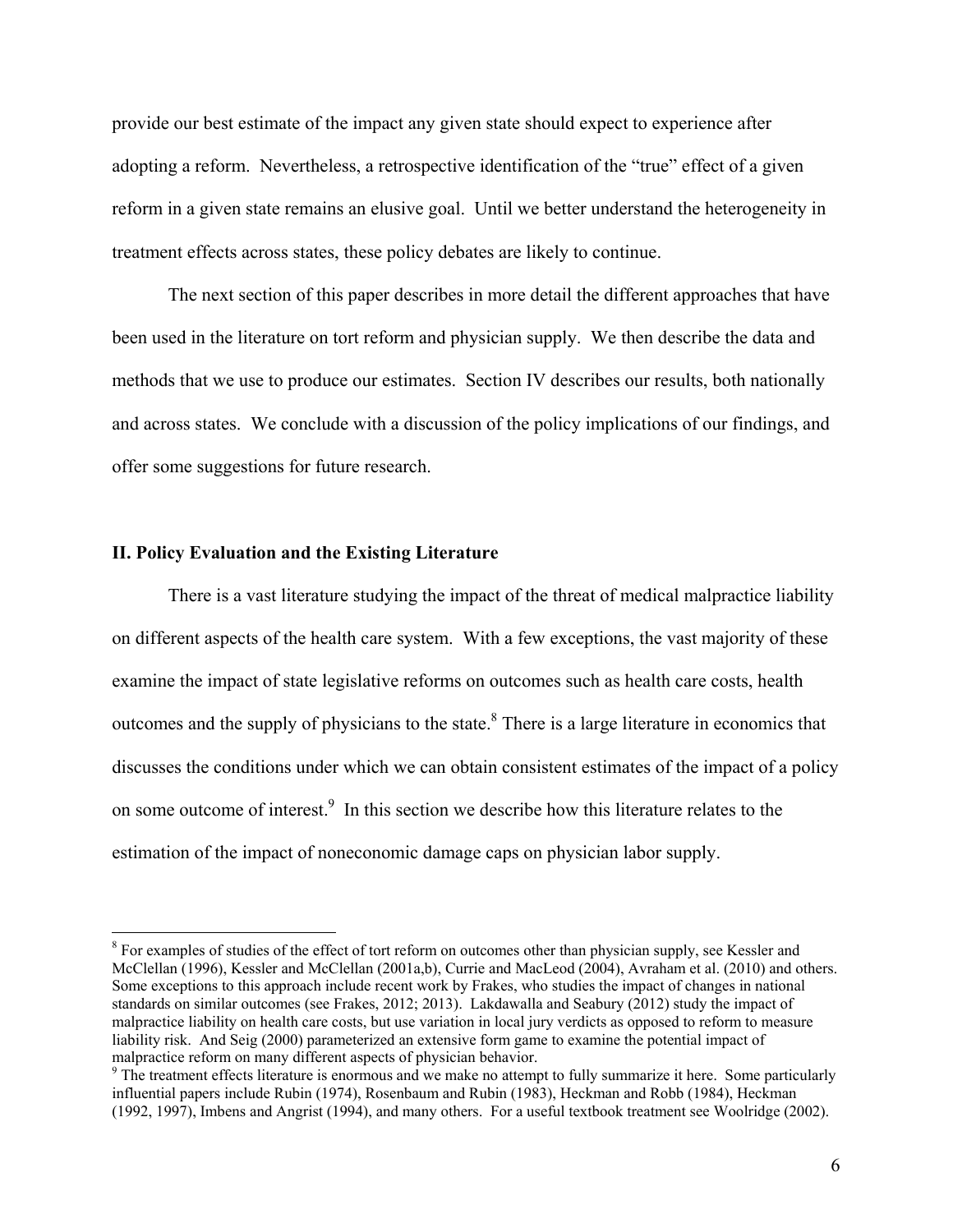Use  $P_{st}$  to denote the number of physicians per capita in state s in time t and suppose that  $C_{st}$  is equal to 1 if state s has a noneconomic damage cap in place in time t and 0 otherwise. The question of most interest to policymakers is the effect of adopting a reform in their state. If we use  $\theta$  to denote the treatment effect, then we can define the effect of interest as:

(1) 
$$
\theta_{st} = P_{st}(C_{st} = 1) - P_{st}(C_{st} = 0)
$$

Of course, this is impossible to observe in practice because it relies on a counterfactual; we cannot observe a state with and without a policy at the same point in time.

Instead of observing the treatment effect in Equation 1, we estimate a treatment effect  $\hat{\theta}_{st}$ based on the expected value of the outcome with and without a policy. That is, we estimate:

(2) 
$$
\hat{\theta}_{st} = E[P_{st}|C_{st} = 1] - E[P_{st}|C_{st} = 0]
$$

For notational simplicity, assume that there are two time periods: before adoption ( $t = 0$ ) and after adoption ( $t = 1$ ). Additionally, we assume there are two states, the adopting state  $a$  and the non-adopting state  $n$ . In what follows, we review the different approaches used in the literature to estimate  $\hat{\theta}_{st}$  in the context of tort reform and physician labor supply, and highlight some of the assumptions and limitations associated with each.

#### **2.1 The Time Series Approach**

The time series approach compares outcomes in the adopting state before and after adoption. Using our notation, the time series estimator  $\hat{\theta}^{ts}$  is defined simply as:

$$
(3) \qquad \hat{\theta}^{ts} = P_{a1} - P_{a0}
$$

Despite the obvious problems with this approach, namely the lack of ability to control for other, confounding sources of variation, it is quite attractive in policy debates. An interested party need only find evidence of a change in the time series around the time period of reform to argue that a policy worked. In principle, if the impact of a policy is dramatic enough and coincides closely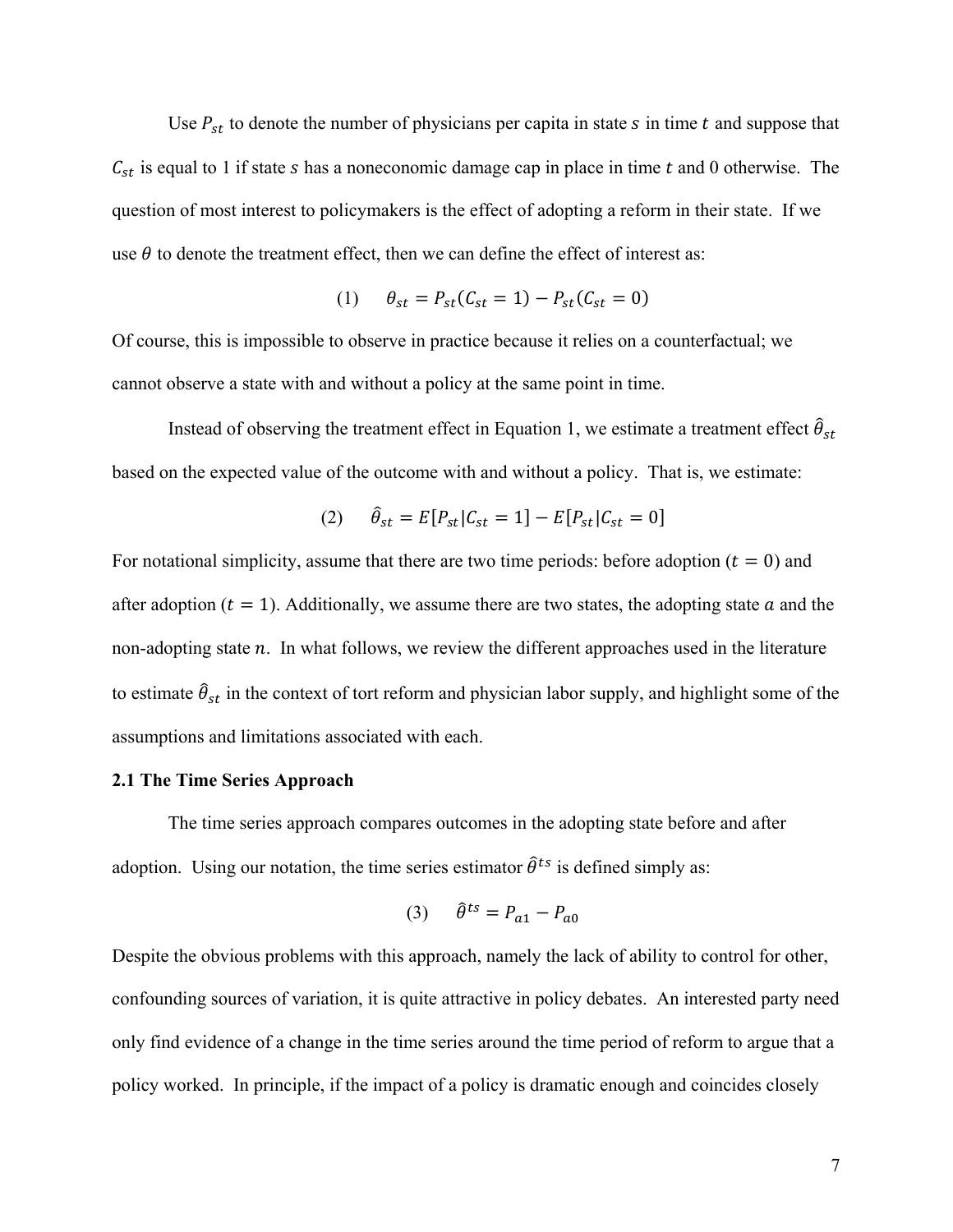with its effective date, and if there are no other conflicting trends, it is possible to estimate the effect of the policy with the time series approach. To state this more formally, let  $P_{a1(C=0)}$ denote the supply of physicians that would have been observed in state  $a$  had state  $a$  chosen not to adopt. The time series approach provides a consistent estimate of the treatment effect if and only if  $E[P_{a0}] = E[P_{a1(C=0)}]$ . That is, the time series approach is only valid if the outcomes of interest are otherwise stable. In practice, it is highly unlikely that the effects of tort reform on physician supply would be so immediate or large enough to stand out so dramatically to distinguish themselves from other trends in physician supply.

Beyond the potential for confounding variation, a key problem with the time series approach is that the number of physicians is actually quite stable. The top panel of Figure 1 shows the average number of physicians per 100,000 individuals in states that enact noneconomic damage caps at some point and in those that do not. The lower panel of Figure 1 shows the number of states with non-economic damage caps. Two things stand out from this figure; the trends in the reform and non-reform states appear quite similar, and the reform states show no immediate or dramatic change in response to the increasing number of caps. Should we conclude from this figure that noneconomic damage caps have no effect on physician labor supply?

Clearly the answer is no, for the obvious reason that the state-level doctor counts do not vary significantly. Doctors face high barriers to entry due to state licensing requirements and medical school, so it is rare to see significant jumps in the number of physicians in any given year. This means that it is unsurprising that doctors do not appear and disappear in the series easily, and hence any impact of tort reform is expected to be gradual. In such a scenario, it is difficult to determine the effect of the policies (if any) simply by examining the trend.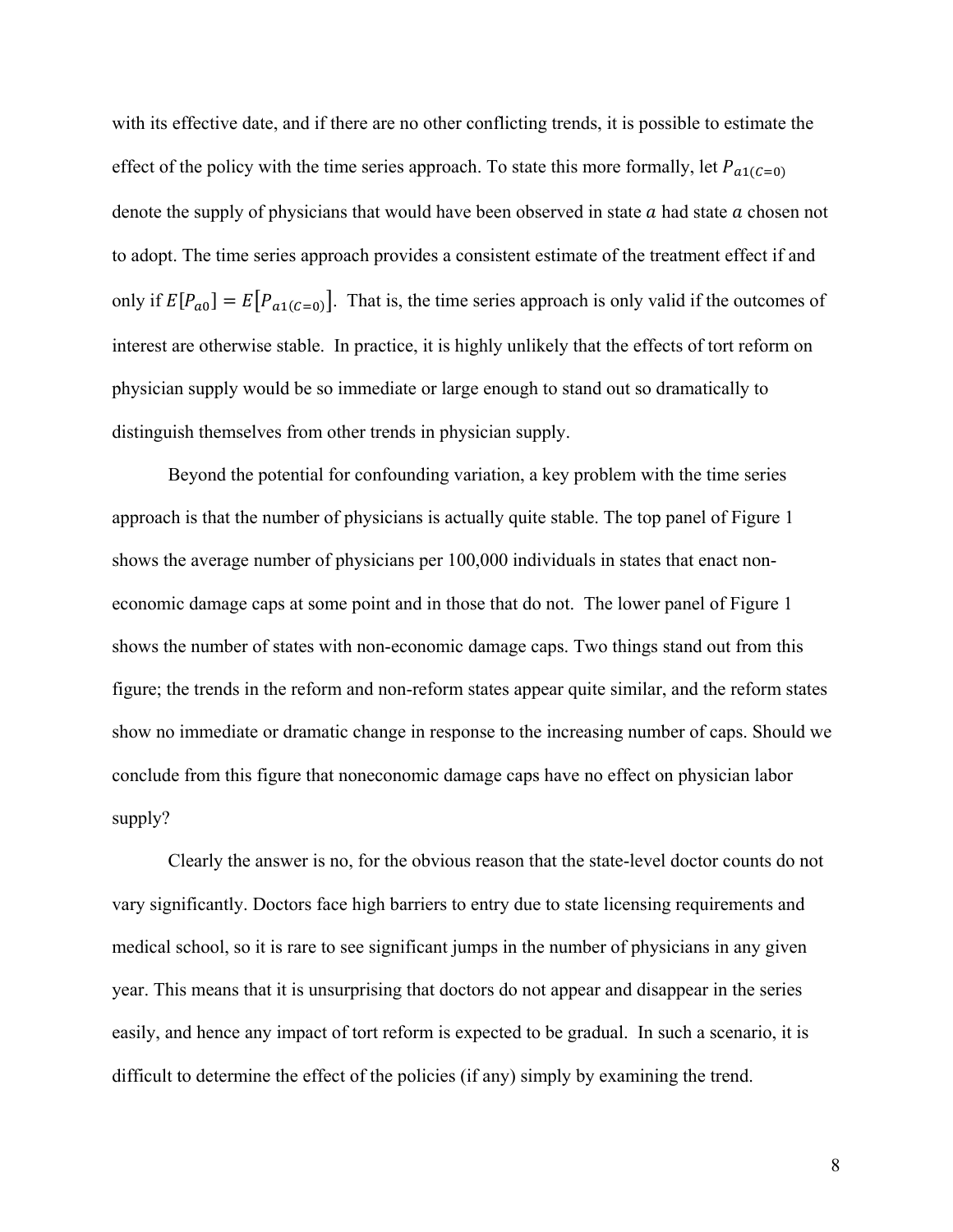This problem is not, of course, unique to studies of physician labor supply. Donohue and Wolfers (2005) examine the academic literature pertaining to the death penalty debate and point out that time series evidence in this case provided very misleading evidence for a deterrence effect. They demonstrate that Canada, which did not have death penalty during much of the sample period, exhibited similar trends to those found in the US surrounding the Furman decision. Their conclusion is that "As economists have come to understand how difficult it is to control convincingly for all relevant factors, many have lost faith in the ability of pure timeseries analysis to isolate causal relationships."

A final, and related, problem with the time series approach in this context comes from the fact that the number of physicians in a state is typically standardized according to the state population. However, estimates of the state population actually vary much more than do physician counts, because doctors tend to be less mobile than the general population. This means that much of the year-to-year variation in the number of physicians per capita is actually driven in part by variation in the state population estimates. This isn't necessarily problematic, as it represents measurement error in the dependent variable and will not corrupt our estimates unless the error is correlated with the adoption of noneconomic damage caps. However, it provides additional noise which can make it difficult to identify real effects of a policy change through a simple time series.

#### **2.2 Difference-in-Differences Estimation**

One way to deal with the issues surrounding the time series approach is to measure treatment effects relative to a control group made up of non-reforming states. The difference between the two groups of states, which differs in each year, is the estimated impact of reform. The difference-in-differences estimator  $\hat{\theta}^{dd}$  is given by: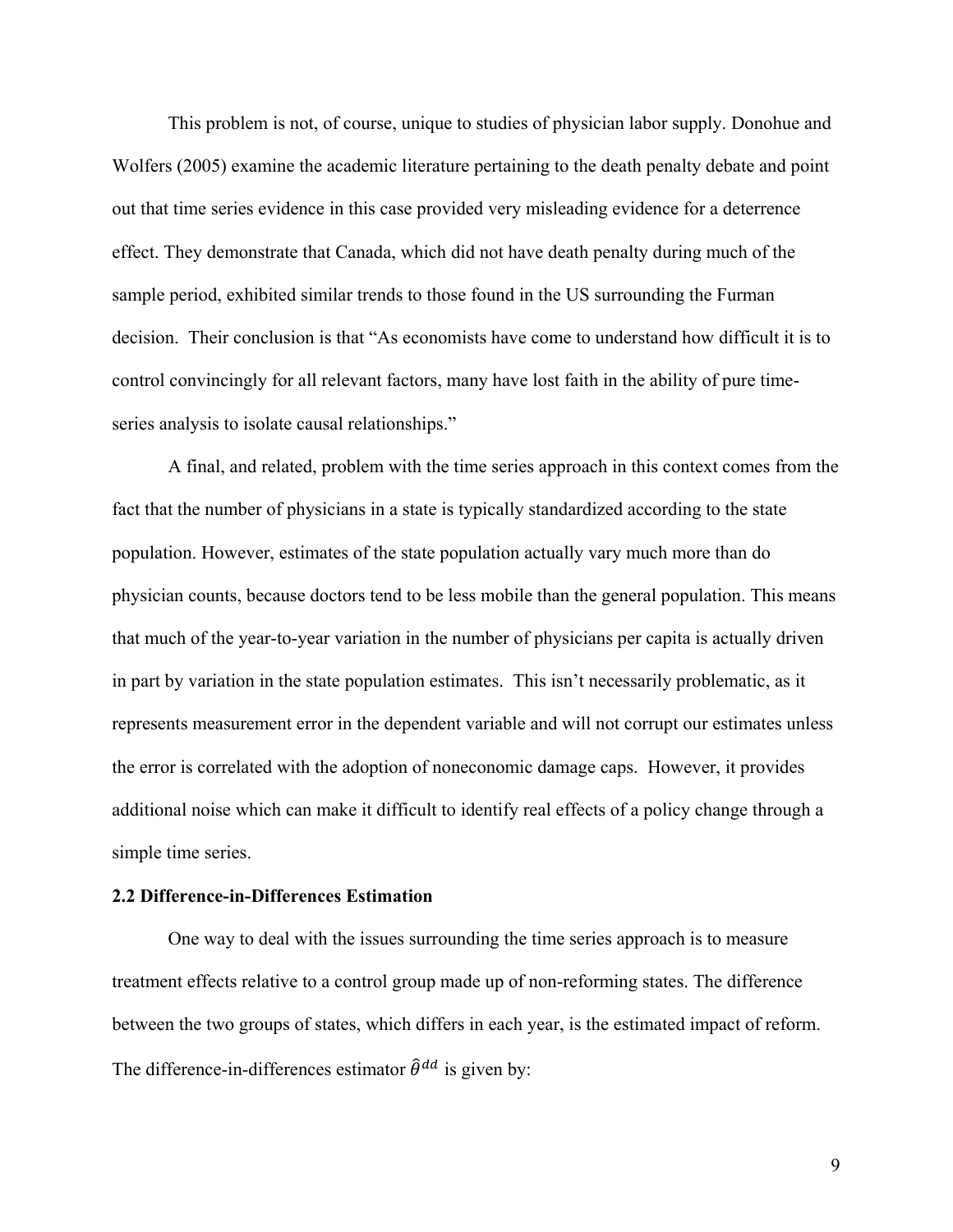$$
(4) \qquad \hat{\theta}^{dd} = [P_{a1} - P_{n1}] - [P_{a0} - P_{n0}]
$$

The idea behind this approach is that, as long as the expected difference between the treatment and control groups is fixed over time in the absence of treatment, subtracting the outcomes of the control group allows the analyst to net out unobservable effects that are correlated with reforms. This approach has been used by several prior studies in this literature (see Encinosa and Helliger (2005) and Kessler et al. (2005)).

The most obvious advantage of the difference-in-differences estimator over the time series estimator is that it eliminates bias from confounding trends that are common across states. However, an important limitation to this approach is that it assumes that the differences in outcomes between the states—absent treatment—are fixed over time. Using the earlier notation, then the difference-in-differences only provides a consistent estimate of the treatment effect if  $[P_{a1(c=0)} - P_{n1}] = [P_{a0} - P_{n0}]$ . If this assumption if violated then the estimate  $\hat{\theta}^{dd}$  is biased because it attributes the difference that would have occurred even in the absence of treatment to the effect of the policy.10 Whether the bias is positive or negative depends on the difference in trends between adopting and non-adopting states.

More generally, labor markets are attractive to physicians for a multitude of reasons: income potential, culture amenities, weather. Liability is only one factor in these decisions and the marginal factor for only a subset of doctors. But if a state's propensity to adopt liability reform is correlated with any of these confounding factors, it will compromise the estimated treatment effect.

One possible solution to this problem would be to control for factors impacting the broader labor market. This is the standard approach in the literature, which estimates  $\hat{\theta}^{dd}$ 

1

<sup>&</sup>lt;sup>10</sup> If  $\theta^*$  is the true policy effect, then  $\hat{\theta}^{dd} = \theta^* + \{[P_{a1(C=0)} - P_{n1}] - [P_{a0} - P_{n0}]\}$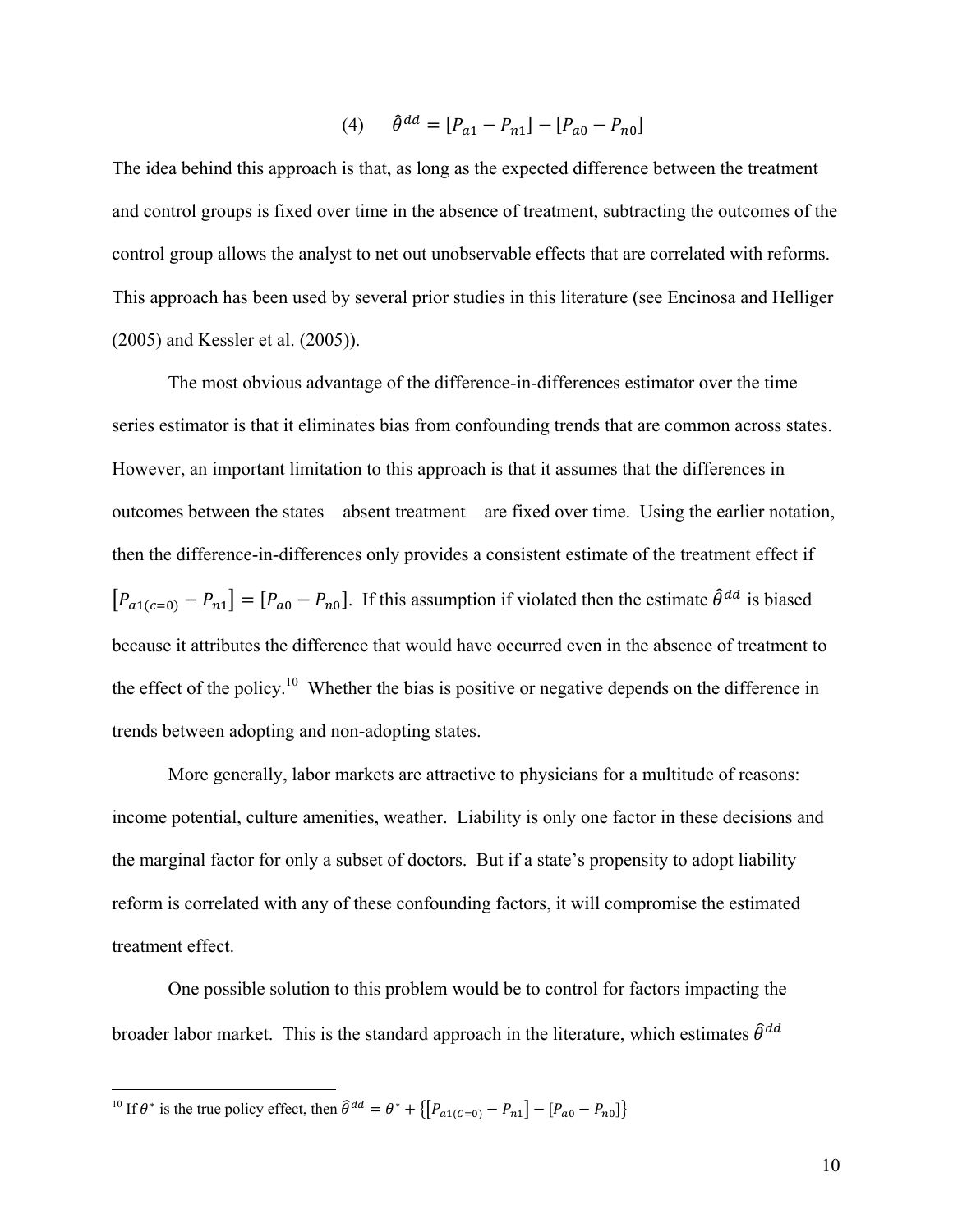conditional on a large set of covariates  $X$ . However, when the outcome variable has strong state-specific trends, as in the case with physician labor supply, it is difficult to know exactly what to control for or how to best control for it. Another solution is to identify a second control group. If there are differential trends across adopting and non-adopting states, the ideal scenario would be to have a control group within the two states that are subject to the same trends in the physician labor market, but are not directly affected by the reform. This is the "difference-indifference-in-differences" approach, which is useful for estimating the causal effect of a policy in the presence of confounding trends. $11$ 

#### **2.3 Difference-in-Difference-in-Differences Estimation**

Klick and Stratman (2007) suggest that an appropriate control group for physicians in a state is other physicians. Specifically, they use categories of physicians for whom the threat of liability is infrequent, suggesting that tort reform should be at best a marginal factor in deciding to enter or exit a state. They then estimate the impact of the reform on the supply of physicians for whom reform should be more attractive relative to physicians in these low-risk specialties.

 Several studies, including Klick and Stratman (2007) as well as ours, have used different groups of physicians in which control group is defined as the specialties that are less likely to be sued in a database of closed claims, such as the Florida medical malpractice data. The treatment group is defined as the specialties that are more likely to be sued, such as surgeons and obstetricians. In theory this provides an accurate estimate of the impact of reform on the high risk specialties. It removes both the impacts on national physicians' labor market by using nonreform states as a control and it eliminates any state-level factors that are common across specialties – even those that vary over time – by treating the lower risk doctors as a control.

 $11$  See Gruber (1994) for a well-known example.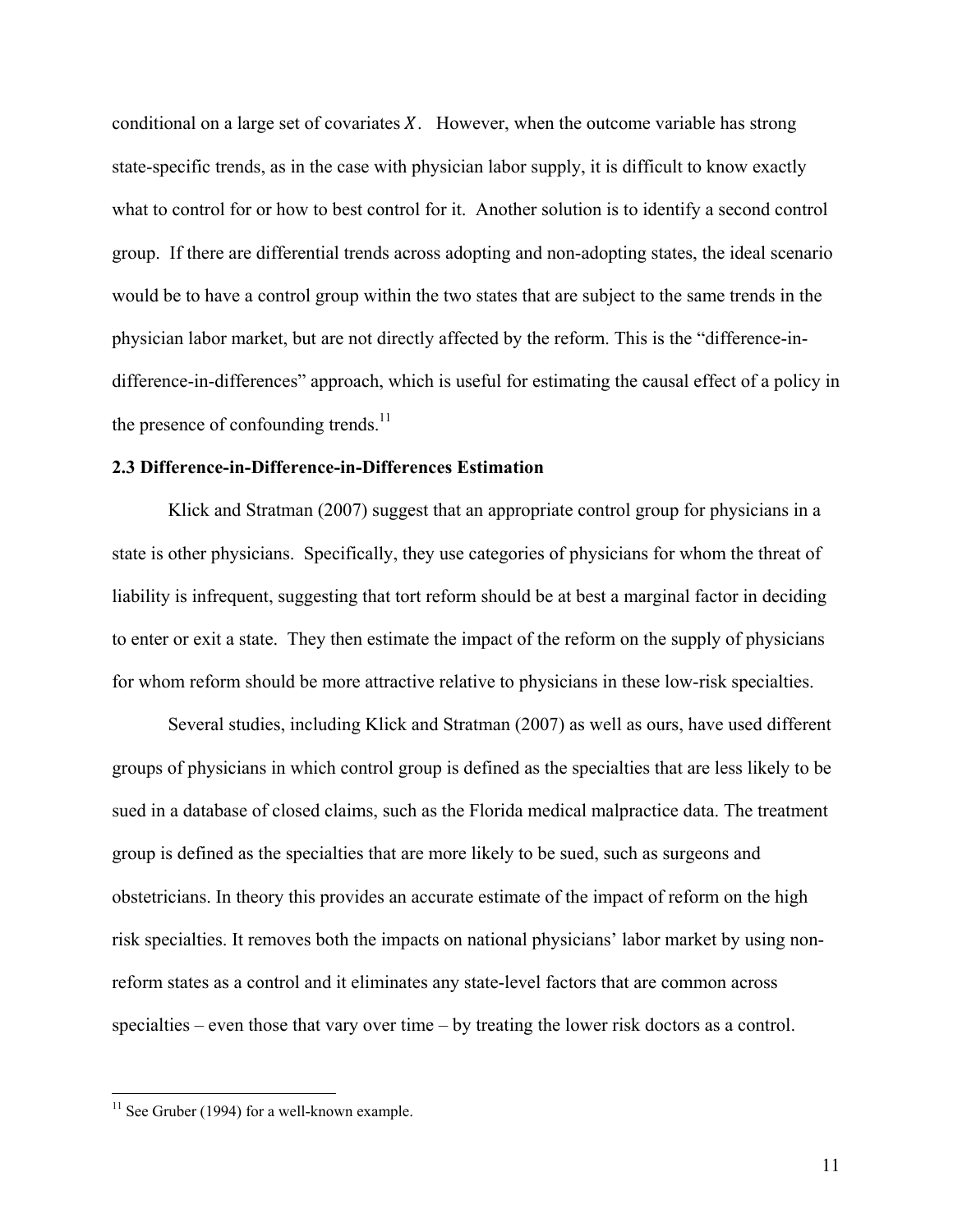Modifying our notation slightly, let  $P_{ast}$  represent the number of physicians in specialty q in states s in year t, and let  $q = l$  for low-risk specialties and  $q = r$  for physicians in high-risk specialties. With this, we can define the difference-in-difference-in-differences estimator  $\hat{\theta}^{ddd}$ as:

(5) 
$$
\hat{\theta}^{ddd} = \{ [P_{ra1} - P_{rn1}] - [P_{la1} - P_{ln1}] \} - \{ [P_{ra0} - P_{rn0}] - [P_{la0} - P_{ln0}] \}
$$

This model estimates the differential effect of the reform on the number of physicians in highrisk specialties compared to the number of physicians in low risk specialties.

The question is, how do we interpret  $\hat{\theta}^{ddd}$ ? Does this inform us about the effect of noneconomic damage caps in the general state population? Consider the following two assumptions:

(A1) 
$$
[P_{la1(C=0)} - P_{ln1}] - [P_{la0} - P_{ln0}] = [P_{ha1(C=0)} - P_{hn1}] - [P_{ha0} - P_{hn0}]
$$
  
(A2) 
$$
[P_{la1} - P_{ln1}] - [P_{la0} - P_{ln0}] = 0
$$

Here  $P_{ja1(C=0)}$  is the supply of physicians in specialty *j* in state *a* in the post-treatment period in the absence of treatment. Assumption A1 justifies the use of the difference-in-difference-indifferences approach; it essentially states that the trend differences across the treatment and nontreatment states are identical in the high-risk and low-risk specialties. If this assumption does not hold, then this approach would suffer a bias analogous to that we discussed in the simple difference-in-differences approach.

The second assumption A2 states that the effect of the treatment is zero on physicians in the low risk specialties. Under this assumption, the parameter  $\hat{\theta}^{ddd}$  estimates the causal impact of the reform on the total number of physicians in the state. However, this assumption is quite strict. For example, if physicians in low-risk specialties still fear the threat of liability and are attracted by reform, then  $\hat{\theta}^{ddd}$  will understate the total effect of the policy. This is probably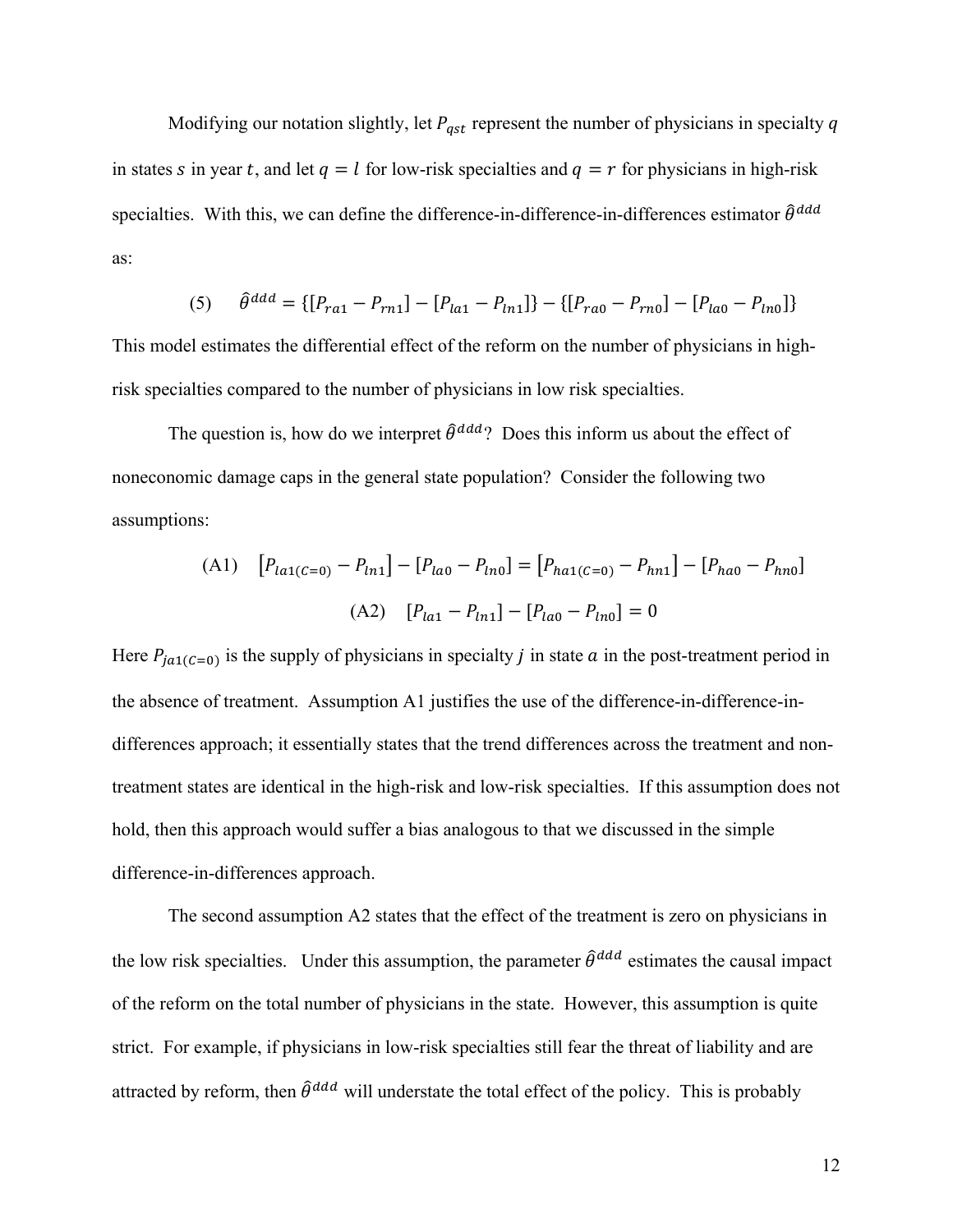likely, given that there is significant heterogeneity in malpractice liability risk across very fine distinctions of physicians (Jena et al., 2011). In this case, the  $\hat{\theta}^{ddd}$  still provide a consistent estimate of the *differential* effect of tort reform on physicians in high-risk specialties. What is lost is the ability to say anything about the impact of the reform on the overall number of physicians in the state, at least to the extent that physicians in low-risk specialties are attracted by tort reforms.

#### **2.4 Identifying the Impact of a Reform in a Particular State**

All of the approaches outlined above estimate a single treatment effect representing the impact of the treated group relative to the control group(s). However, just as we might expect different effects of the reforms across different types of physicians, we might also expect different effects in different states. Such differences could arise due to the underlying level of litigation risk—for example, Helland and Showalter (2009) find large differences in liability risk across states—or the nature of the reforms (i.e. a \$250,000 cap on noneconomic damages will be more binding than a \$500,000 cap). Other sources of heterogeneity include the penetration of managed care organizations (MCOs), differences in hospital or insurance concentration, state Medicaid policy, or even simple random error.

Some of these factors can be controlled for as covariates with the appropriate data; for example, estimates of liability risk could be included directly in the regression. But some level of heterogeneity is probably unavoidable. Thus if we are interested in the impact of treatment on any particular specialty in any particular state, we have three choices:

- 1. Use time series analysis and assume that reform is responsible for all of the change in the number of doctors in that state; or
- 2. Use the average impact of tort reform among the reform states to estimate the impact in the state; or
- 3. Try to estimate the actual state-specific impact of reform.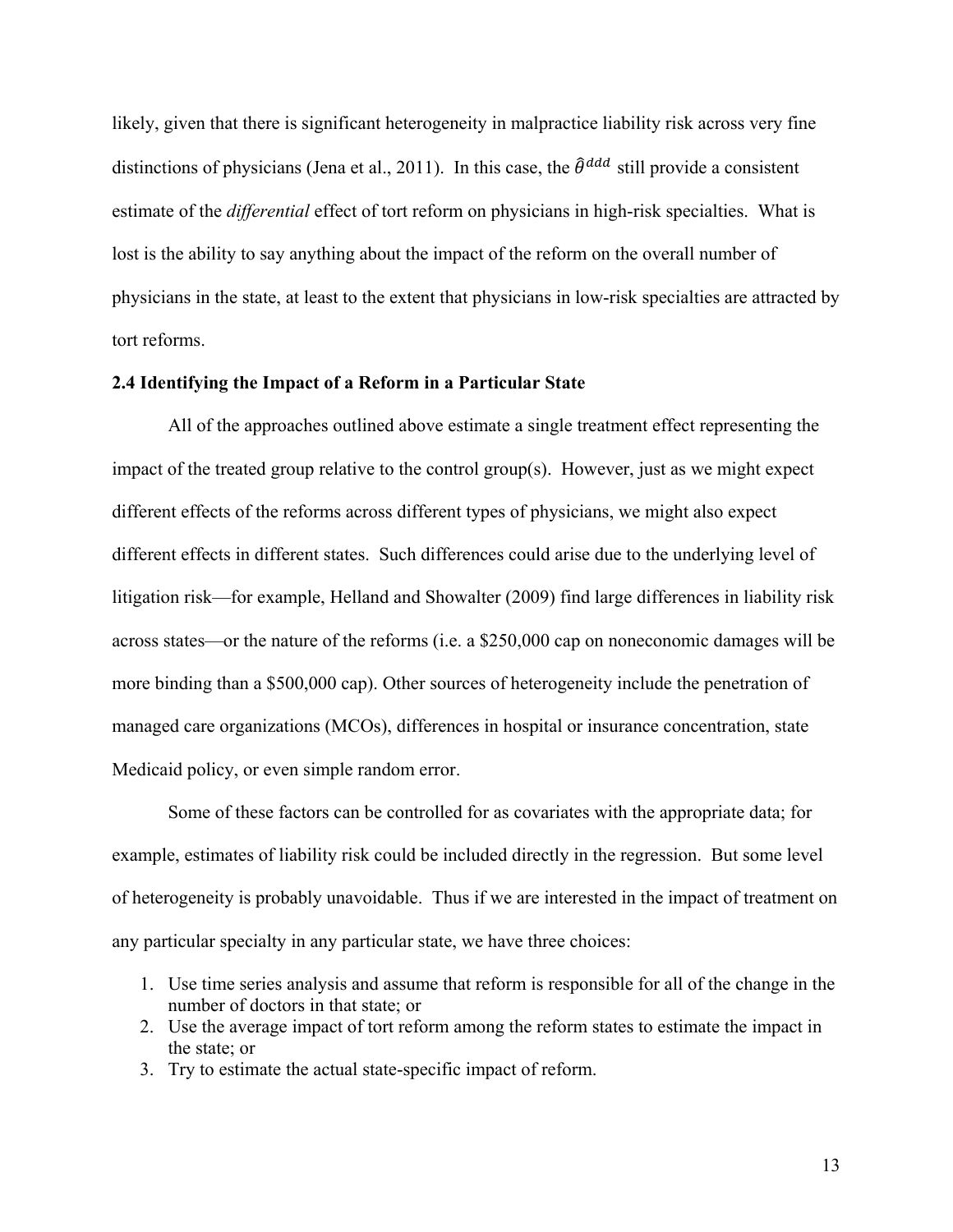Each of these approaches has potential problems. The problems with the time series approach are obvious, as a single state's time series with no control group is probably no more informative than the time series of a group of adopting states.

The second approach is valid under the assumption of homogeneity. That is, suppose  $\theta_i^*$ is the true effect that the policy would have if it were adopted in state  $i$ , then as long as the expected effect is common across states, so that  $E(\theta_i^*) = E(\theta_j^*)$  for all  $i \neq j$ , then a consistent estimate of  $\hat{\theta}^{dd}$  or  $\hat{\theta}^{ddd}$  would be generally applicable across all states. However, the validity of the homogeneity assumption is challenged by Heckman's concept of "essential heterogeneity." The basic idea of essential heterogeneity is that the decision by states to adopt any given policy (in this case tort reform) is made based on the individual state's predicted gains from take up (see Heckman, Urzua and Vytlaci, 2006). In this context, we might be concerned that the first states to adopt noneconomic damage caps may have done so because they expected greater gains than states adopting later. In this case, difference-in-difference estimates will not generally provide unbiased estimates of the treatment effect.

Even if the probability of adoption is independent of the potential effect of the policy, the average effect may provide limited information to a particular state about the effectiveness of its policy if there is substantial treatment heterogeneity. One strategy is to attempt to estimate the state-specific effects of a policy. However, as we show later on, such estimates are not always easily interpreted or informative. In the absence of a useful estimate of state-specific estimates, the most useful approach from a practical standpoint is probably to assume homogeneity and rely on the average treatment effects estimates.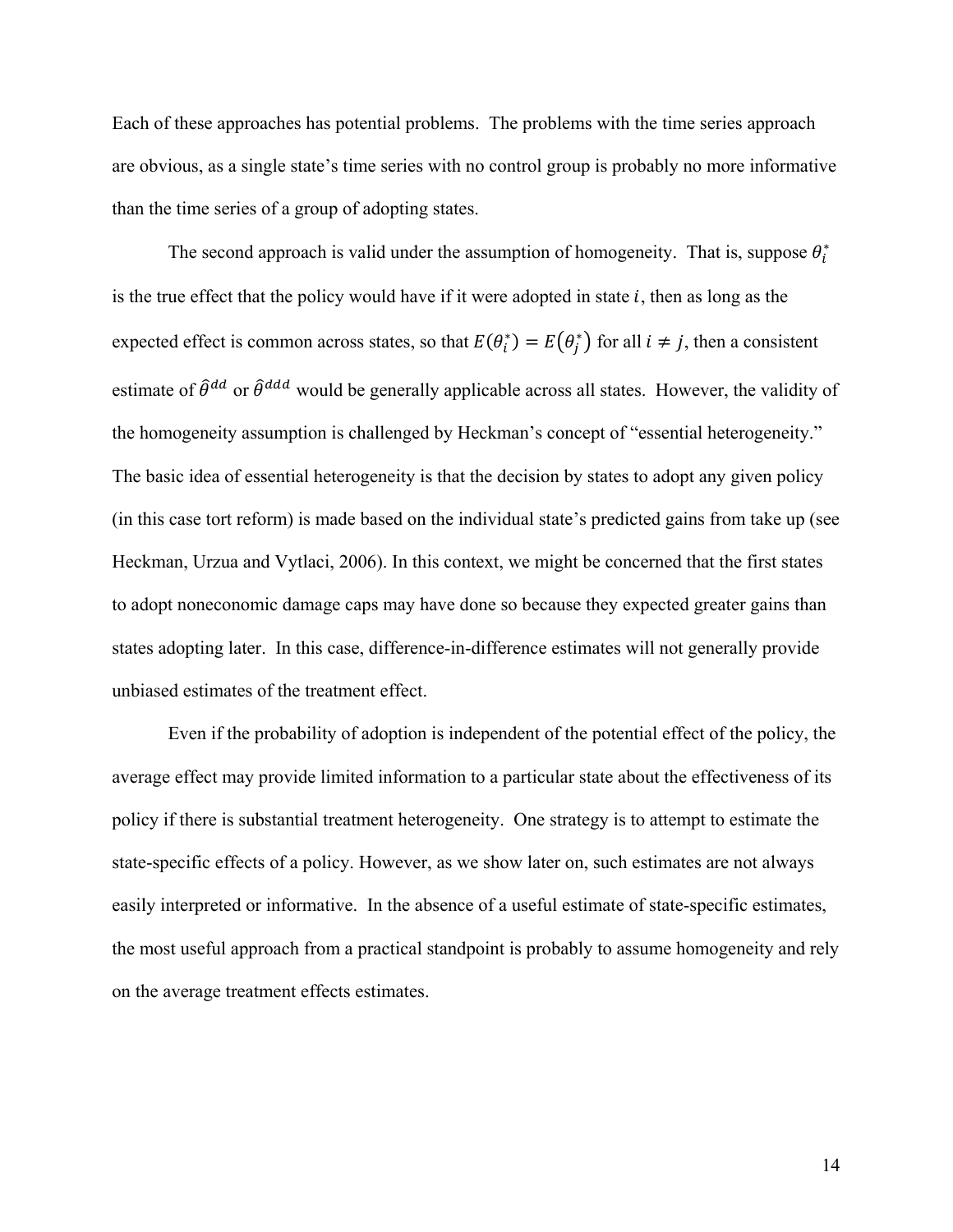#### **III. Empirical Framework**

The goal of our empirical work in this paper is threefold. We examine whether the standard difference-in-differences approach provides a useful means for estimating the impact of a reform in a particular state, we study whether the effect of reform appears overall or whether it is focused in particular specialties, and we assess whether the relationship between the adoption of reform and physician supply is consistent with previous work when we expand the sample to include the most recent reforms. Here we describe the data and empirical specification we use to accomplish these goals.

#### **3.1 Data Sources**

 $\overline{a}$ 

Our doctor counts data come from the Area Health Resource File (AHRF). The AHRF doctor counts are collected from the American Medical Association (AMA) Physician Masterfile. The AMA Masterfile includes data on the education, training and licensing of more than 1.4 million physicians dating back to 1906, and the AHRF includes aggregate counts of physicians by county or state. The physician counts included in the AHRF data are broken down by detailed specialty from 1995-2010, although the information is missing for 2009.<sup>12</sup> The state population data came from inter-census estimates of annual state population produced by the US Census Bureau. The estimates of physician liability risk come from Jena et al. (2011) and Klick and Stratmann (2007).

The data on state level tort reform measures comes from Ronen Avraham's Database of State Tort Law Reforms (DSTLR 4th) which provides the effective date of the ten most prevalent kinds of tort reform measures for all 50 states and the District of Columbia during our sample period. Several of the studies mentioned above use the direct and indirect classification

 $12$  It is important to note that the ARF categories are not mutually exclusive. So, for example, internal medicine physicians might also appear in another specialty, such as general or family practice.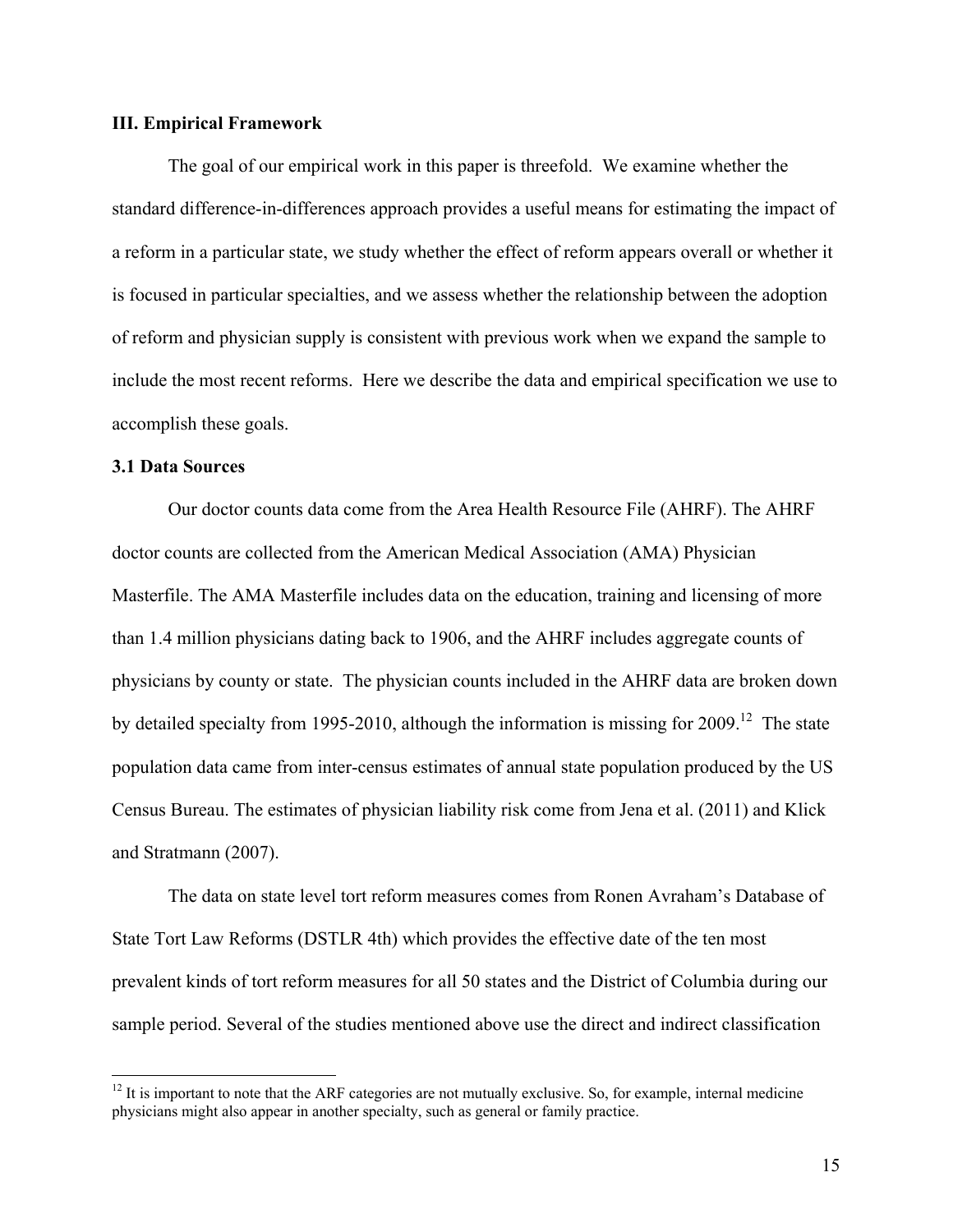introduced by Kessler and McClellan (1996). According to this definition, direct reforms are those that reduce payments whereas indirect reforms make recovery more difficult. We focus specifically on the adoption of noneconomic damages caps, as several states have newly adopted caps since previous studies were done (most notably, the \$250,000 cap introduced in Texas). We include the other reforms in the regression model as other covariates. We note that including the other reforms potentially reduces the power of our test, since the reforms are typically adopted in clusters as states often adopt a package of reforms (Avraham, 2010).

The descriptive statistics of the sample are provided in Table 2. The table reports the mean, standard deviation, minimum and maximum of the number of physicians, overall and by specialty, and the presence of tort reform at the state-year level. There are about 240 physicians per 100,000 in the population over this period, and about 215 per 100,000 that engaged in patient care (others could be in research, administrative positions, etc.). In our estimates we focus on physicians engaged in patient care since they are most likely to be involved in a malpractice claim, and hence should care more about the presence of tort reform. By far the most common specialties involve primary care, such as family or general practice or internal medicine; these three specialties account for over 42% of physicians engaged in patient care.

About 39% of states have noneconomic damage caps in the year in our sample. This is less common than many of the other reforms, such as punitive damage caps or joint and several liability reforms. Nevertheless, we focus on noneconomic damage caps because of their prominence in the policy debate.

#### **3.2 Empirical specification**

We estimate the impact of noneconomic damage caps on the log number of physicians of in a specialty per 100,000 of the population using multivariate regression. We follow the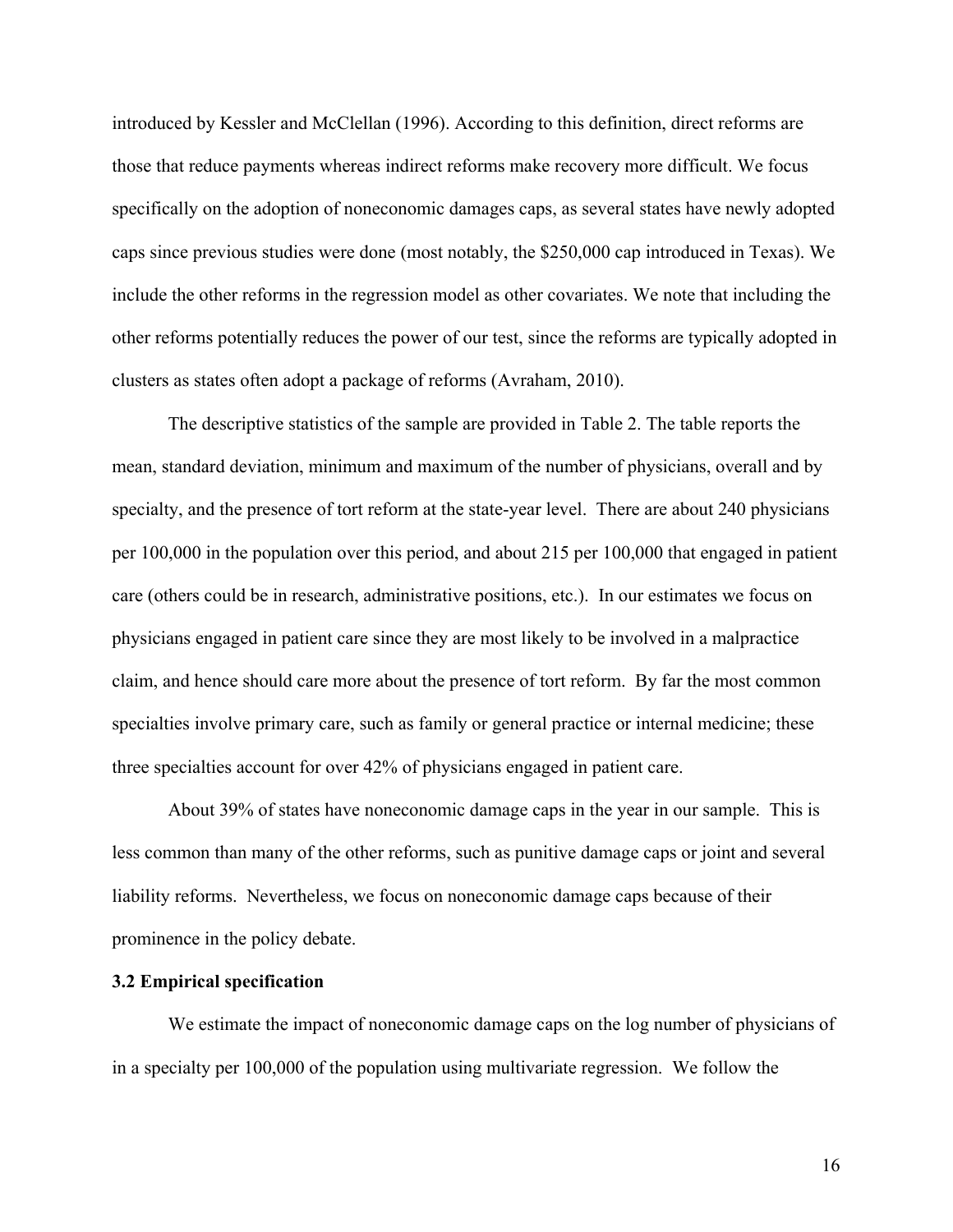existing literature in interpreting changes in the number of physicians per capita in response to the passage of damage caps as changes in the supply of physicians.<sup>13</sup> Our empirical specification is modeled off of Klick and Stratman's, which includes individual specialty fixed effects but estimates the differential effect of reform on groups of high-risk specialties. We use two sources of information on specialty-specific malpractice risk to create these groups. The first is the ranking of specialties used by Klick and Stratman, which was derived from an examination of the Florida closed claim malpractice data. Specifically, they ranked specialties according to risk by identifying the 5 and 10 specialties mostly likely to be sued (neurological surgery, thoracic surgery, obstetrics and gynecology, general practice, emergency, plastic surgery, radiology, anesthesiology, general surgery, and cardiovascular disease).

In addition to the top 10 specialties, Klick and Stratman also identified the bottom 10 in terms of risk. However, a problem with applying this ranking to our data is that the data source we use, the AHRF, differs in how it classifies specialties from the AMA version used by Klick and Stratman. While the high-risk specialties overlap, the low-risk specialties do not. Moreover, the low-risk classification presents a potential problem with Klick and Stratman's estimate. That is, many of the 10 lowest risk specialties are relatively rare, in the sense that the physician counts are extremely low, and the classification is somewhat obscure. This could be problematic if there is not enough variation in the low-risk group. Additionally, if the lowest risk specialties are sufficiently obscure, they may not be subject to the same general trends in a state's health care market, so they would not serve as an appropriate control group.<sup>14</sup>

<sup>&</sup>lt;sup>13</sup> Of course, this assumes that noneconomic damage caps have no impact on the demand for physician services. See Dranove and Ramanarayanan (2012) for a study of the relationship between malpractice risk and the demand for physicians.

<sup>&</sup>lt;sup>14</sup> In practice, as our results demonstrate, the Klick and Stratman designation of low risk specialties does not cause problems since it appears that outside of the top portion of the risk distribution, however defined, lower risk specialties appear to behavior similarly.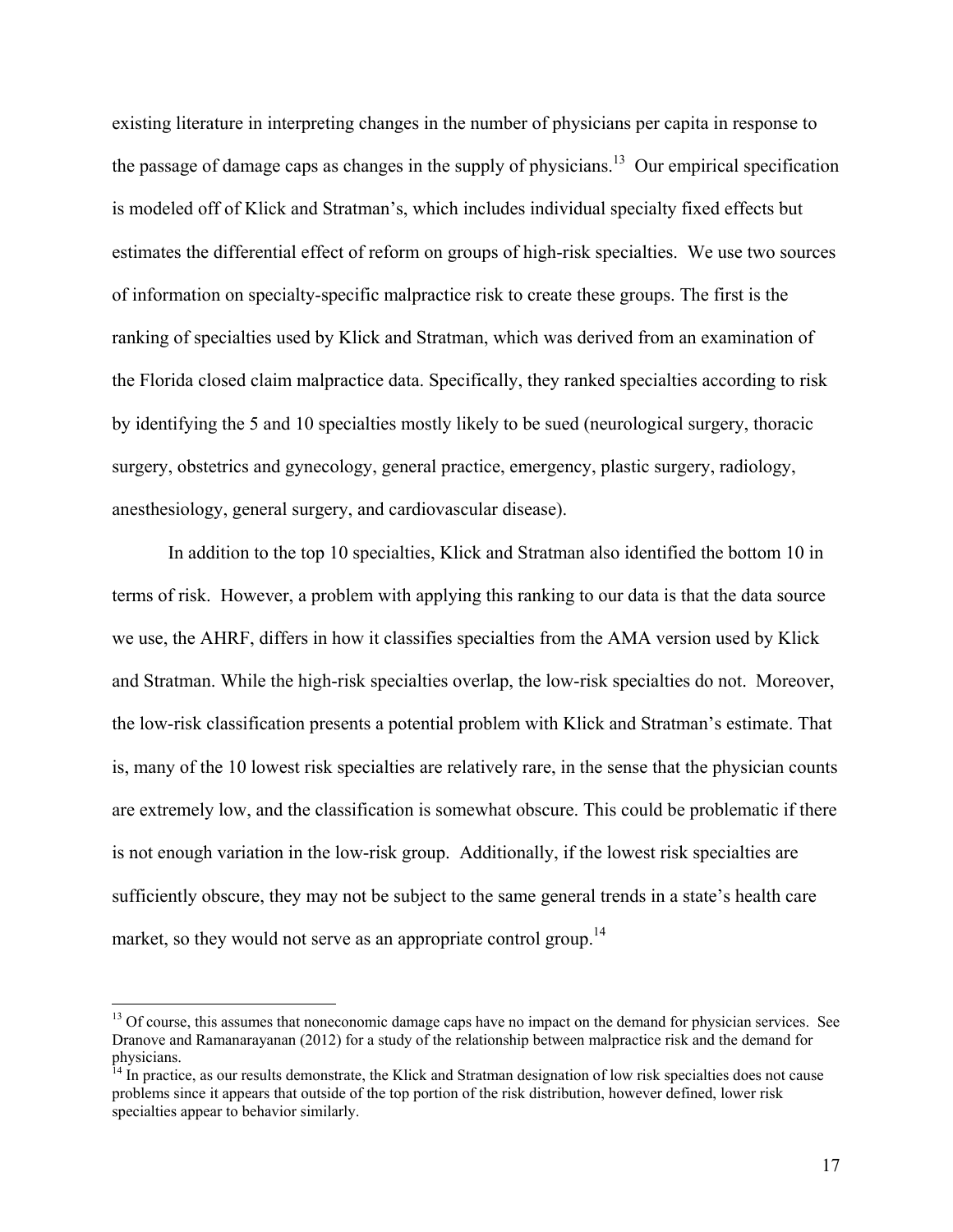Our solution is to use all non-high-risk specialties as the control group, even though this means that some of them are likely impacted by the presence of a noneconomic damage cap, just not as much as the physicians in the high risk categories.<sup>15</sup> This is a violation of assumption A2 above, which will cause us to understate the impact of the reforms on physician supply. Thus, our estimates should be interpreted as conservative estimates of the average effect of noneconomic damage caps on physician labor supply.

The second source of data on risk is based on the ranking provided by Jena et al. (2011). Their ranking was based on a multistate database of closed malpractice claims from a large, national malpractice insurer.<sup>16</sup> Jena et al. rank over 20 physician specialties according to the frequency of lawsuits in a year. Although the classifications of specialty according to risk overlap, there are some variations. We use both measures to verify the robustness of the findings to the choice of high risk specialty. Additionally, we employ a specification where we directly interact the frequency estimate of the specialty with the passage of a cap, to determine how variations in frequency impact the relationship between tort reform and physician supply.

The actual estimating equation we use is:

 $\overline{a}$ 

 $\ln(doctors_{ist}) = \alpha + \beta$ Noneconomic Ca $p_{st} * high$ risk

+ $\beta$ Noneconomic Cap<sub>st</sub> +  $\gamma$ Reform<sub>st</sub> +  $\tau_i$  +  $\lambda_t$  +  $\varphi_s$  +  $\varepsilon_{ist}$ 

where i is the specialty, s is state and t is year, *doctors* represents the number of physicians per 100,000 of the population, *Noneconomic Cap* is an indicator for a state having a noneconomic damage cap in place in a state in a year, and Reform represents a vector of indicators for the other types of malpractice reform. Like Klick and Stratman, we include specialty fixed effects

<sup>&</sup>lt;sup>15</sup> Even if the impact is not direct there are several reasons the no spill over assumption could be false. For example if insurers pool high risk and low risk specialties, i.e. low risk specialties subsidize high risk, then low risk

 $\frac{16}{16}$  See also Seabury et al. (2011), Jena et al. (2012), Seabury et al. (2013) and Jena et al. (2013) for more detail on these data.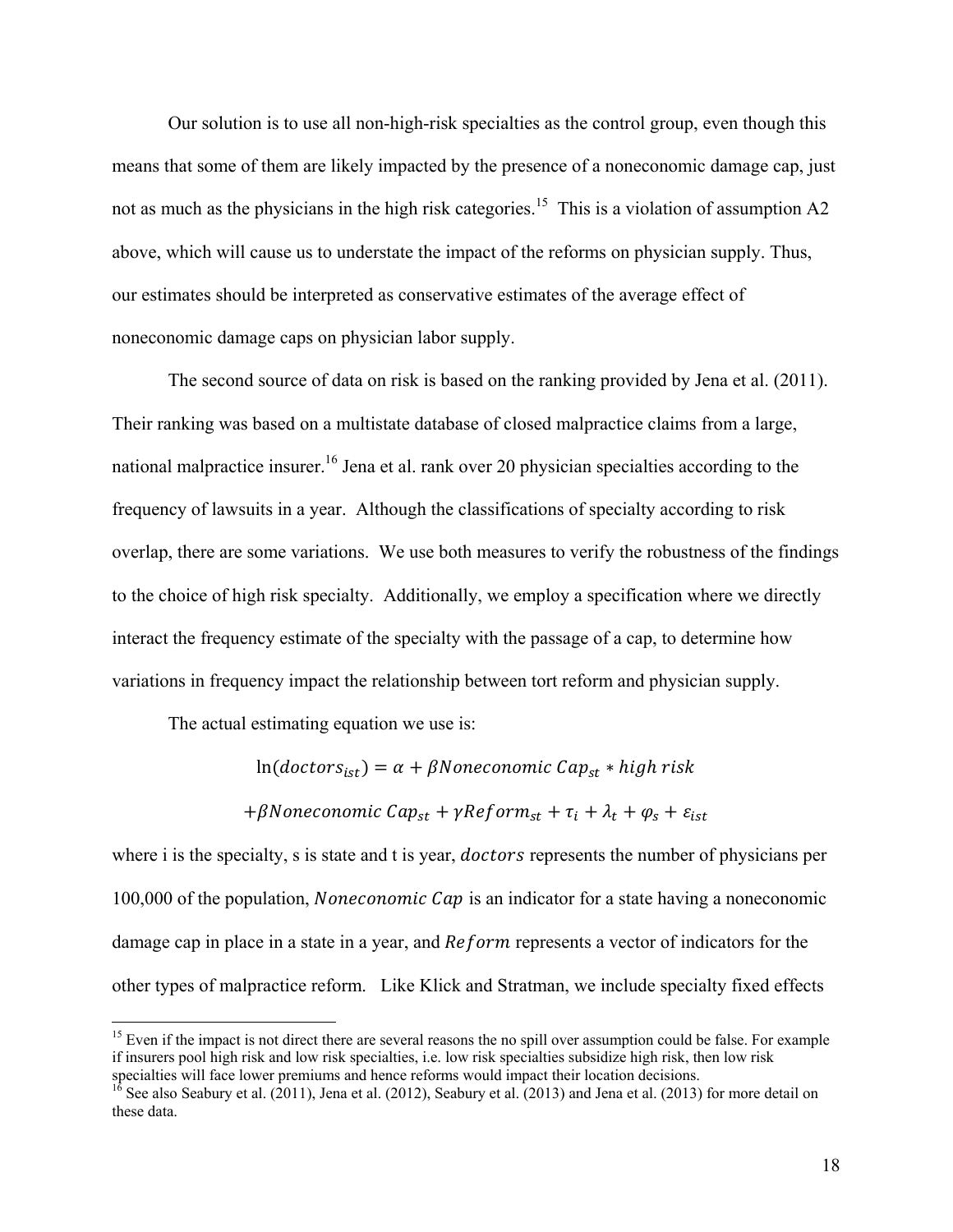$\tau_i$ , year fixed effects  $\lambda_t$ , and state fixed effects  $\varphi$ . However, we do not include an interaction between specialty and year as they did. The results we present here are robust to the inclusion of the interactions, so we focus on the less saturated model. As noted above, our sample runs from 1995 to 2010 with information on doctors counts by specialty being omitted in the 2009 data. Following Klick and Stratman, we include all 50 states but exclude DC in our estimation sample. The term  $\varepsilon_{ist}$  represents the robust standard error.

#### **IV. Results**

Our central empirical results are presented in Table 3. The first column provides the simple difference-in-differences estimate of the effect of reform. Strikingly, the base estimate of the relationship between noneconomic damage caps and the supply of physicians is negative. There are two possible explanations for the negative impact of reforms overall. The first is that reforms drive doctors out of the state in a causal manner, but this seems highly implausible. At a minimum, noneconomic damage caps could be ineffective at reducing physician risk, or the savings are not passed on to doctors in the form of reduced premiums, but it is highly unlikely that the existence of an ineffective law would actually drive off doctors. More likely is that, at least in our sample period, the reforms were adopted by states with lower rates of growth in the number of physicians, and that the liability environment was only one factor in that lower growth rate.

In Table 3 we again estimate the direct effect of non-economic damage caps. We include lags and leads of between 1-3 years. Column 1 repeats column 1 of Table 2 for reference. In Column 2 we estimate the model with indicators for 1-3 years before and after adoption. Although none of the effects are significant the coefficients for 1-3 years prior are negative (and continue negative after adoption. This is also true using shorter lags or leads 1-3 post adoption.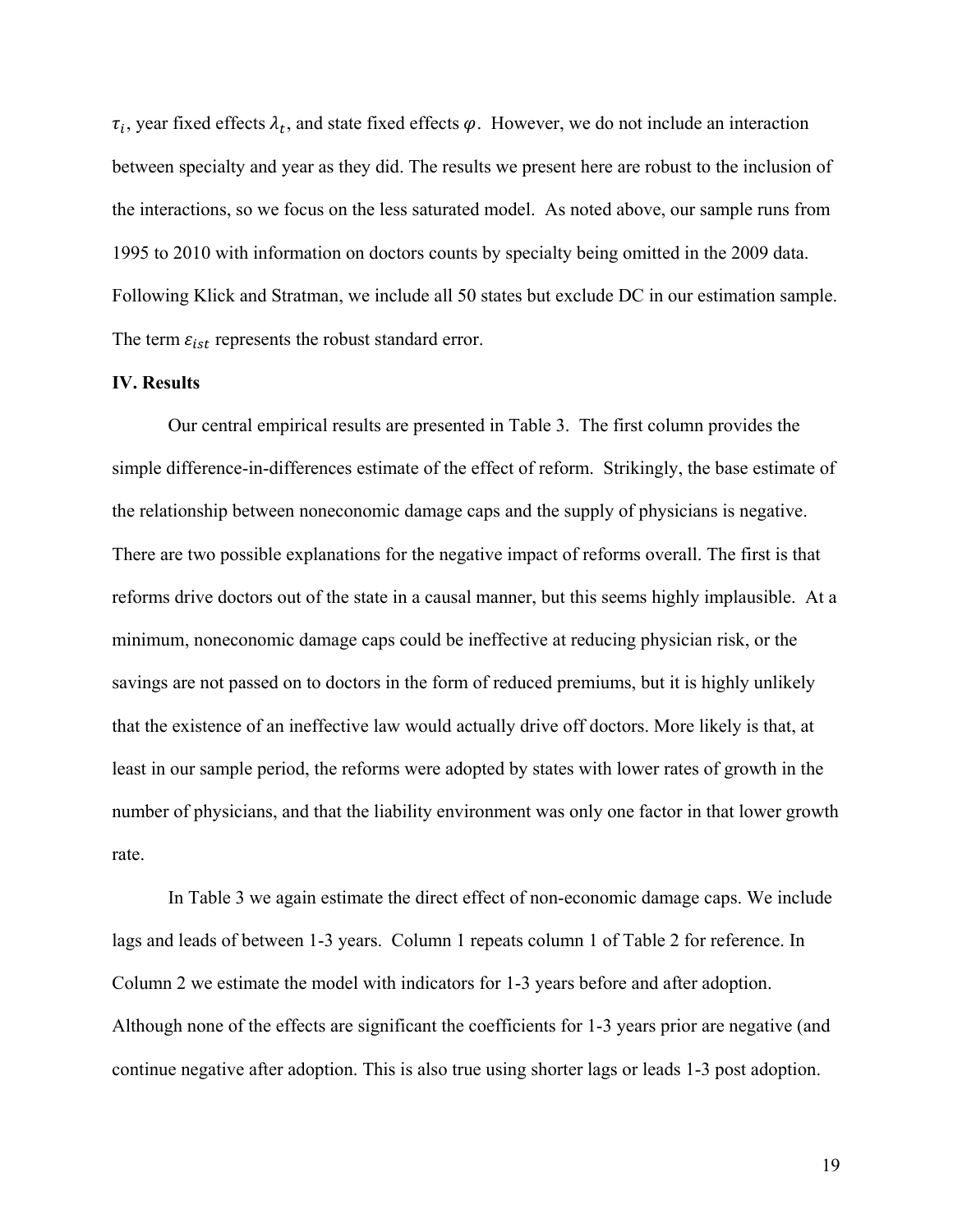This suggests that states adopting reforms are experiencing reductions in the number of physicians prior to adoption. This finding motivates the difference-in-difference-in-differences approach favored by Klick and Stratman.

Columns 2-6 report the results from a comparison of high risk versus low risk specialties. We find that, for all of our risk measures, the supply of physicians in the high risk specialties increased as a result of reforms. As we would expect, the impact is larger when we compare the 5 highest risk specialties to other physicians. For example, using the top 5 from Klick and Stratman, we find that reform results in a 6.6% increase in the number of doctors in the high risk specialties. When we compare the 10 highest risk specialties to other physicians, the estimate falls to 3.4%.

Using the Jena et al. classification of risk, we find smaller impacts with the number of physicians in the top 5 specialties increasing by 2.5% relative to other specialties. This number falls to 1.5% if we the top 10 specialties to other physicians. Finally, when we include the Jena et al. estimates of malpractice frequency directly interacted with the cap, we find that an increase in risk in capped states increases the number of physicians in that specialty. Interpreting this coefficient, a specialty with a 10% increase in the risk of facing a malpractice claim in a year would respond to tort reform with approximately a 5.5% increase in supply compared to a specialty with a 0% chance of a claim.

To better illustrate the relationship between specialty risk and the supply response of physicians, Figure 2 shows the estimated impact of reform on the supply of physicians ranked by the annual frequency of malpractice claims in the year. While there is wide variation in the estimated effect of reforms, the effect is positive in most cases and there is a general upwards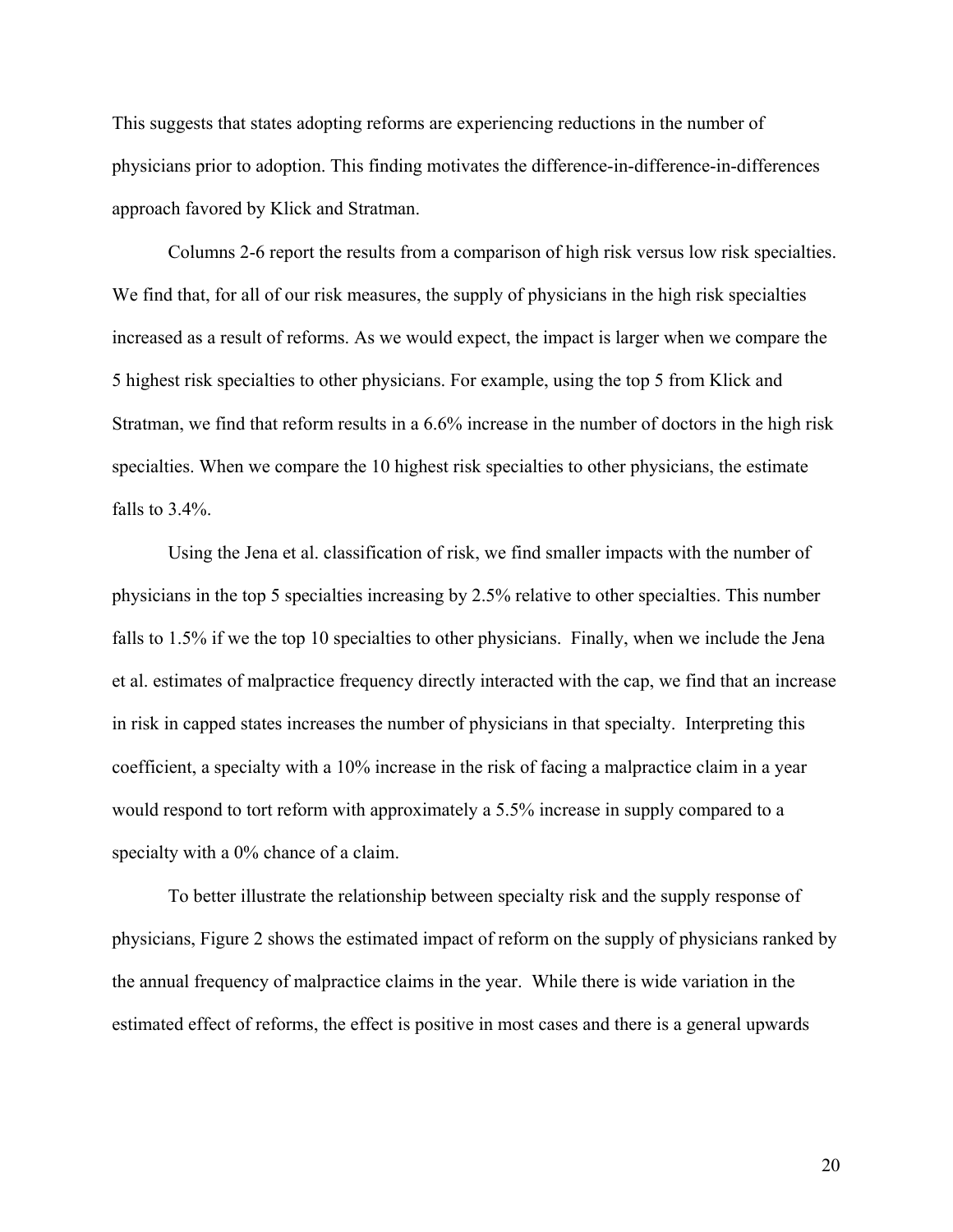slope, meaning that, on average, the supply of physicians in specialties with higher risk is more responsive to noneconomic damage caps.17

While these results highlight the relationship between reform and the response of high risk specialties, we are left with the question as to whether it is possible to evaluate the results of an individual state's reform. In principle, we can study differences in the effects of reform across states analogously to specialty: by interacting the noneconomic damage cap indicator with an indicator for state as well as for specialty. Thus, for each of the states that enacted a noneconomic damage cap in our sample period, we estimate a post-reform specialty-and-statespecific effect. Since our data are at the state-specialty-year level, we are exploiting the maximum level of interactions allowed by our data. We estimate the model using the Klick and Stratment and Jena et al. top 10 high-risk specialties, although the results are similar for all of the high risk measures.

Figure 3 shows the distribution of the estimated state-specialty effects for the Klick and Stratman (top panel) and Jena et al. (lower panel) risk measures. The vertical line indicates the average effect across all specialties and states, while the histogram represents the distribution of effects around the mean. We have also imposed the normal distribution for comparison.

In general, the distributions are approximately normal and centered on the estimated effect. However, in both cases the right tail of the distribution suggests several state-specialties with very high estimated effects. The point driven home by Figure 3 is that there is wide variation in the estimated effect of reform across states. It is difficult to interpret this variation, and examining the impact of reform on any particular state does not yield a consistent story. If a researcher were to examine the effect of noneconomic damage caps on the supply of physicians to a particular state and high-risk specialty, independent of the information contained in the

 $17$  The results are robust to the exclusion of any individual specialty.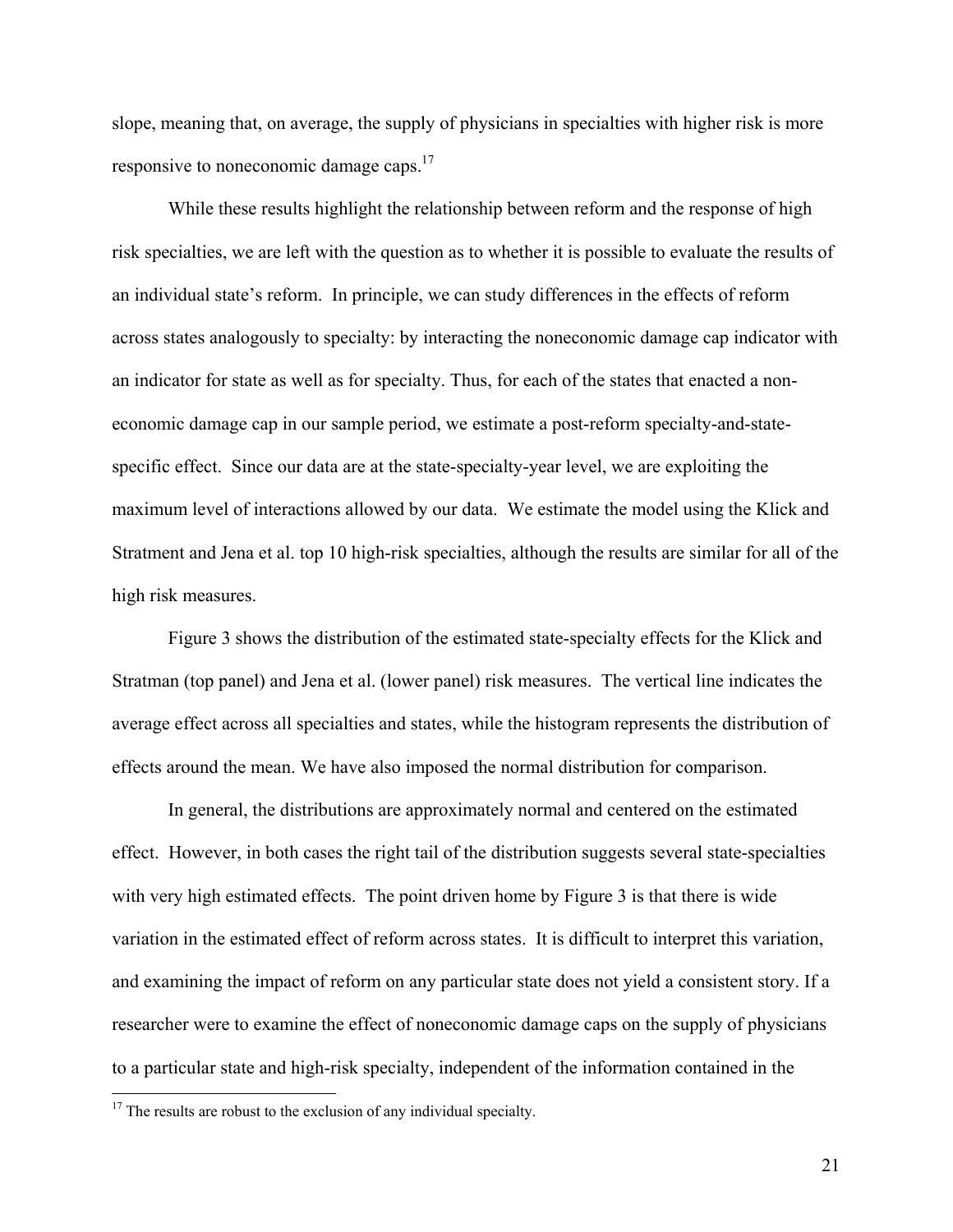experience of other states, that researcher could find impacts ranging from a 32% drop (the left tail of the distribution) to an 88% increase (the right tail). Unfortunately, it is unclear the extent to which this variation is driven by legitimate heterogeneity of treatment effects, measurement error, or both. $18$ 

#### **V. Conclusions**

 $\overline{a}$ 

Given the intensity of the policy debates over medical malpractice liability over the past 40 years, it is not surprising that a large academic literature has arisen studying the issue. In this paper, we review the evidence on a particular aspect of this literature that has been the subject of much attention—how do reforms to the malpractice liability system affect the supply of physicians willing to practice in an area. Past studies have varied considerably in their definition of the control groups: adopting versus non-adopting states, specialties with high versus low litigation risk, urban versus rural, etc. Despite this variation in studies, estimates of the effect of the reforms have been remarkably consistent, in the sense that they tend to find a positive impact of reforms on physician labor supply that is concentrated in certain subpopulations (e.g., high risk specialties).

In this paper update these estimates using more recent data and a slightly different specification. For the most part, our results are consistent with previous findings. We find that noneconomic damage caps are associated with an increase (from 1% to 7%) in the supply of physicians in high-risk specialties in a state. However, we do find that the baseline effect of noneconomic damage caps points to a negative association between caps and physician supply. We think that this reflects a tendency that states who adopt have different underlying trends in

 $<sup>18</sup>$  One reason for this heterogeneity is the different insurance markets in the states. Prior research, and our own, has</sup> estimated liability risk using the likelihood or cost of litigation by specialty. Yet if insurance is successful at spreading this risk across specialties the impact would be mitigated. It seems likely that states vary in both their underlying liability risk (see Helland and Showalter, 2009) and in their insurance markets ability to spread that risk across physicians.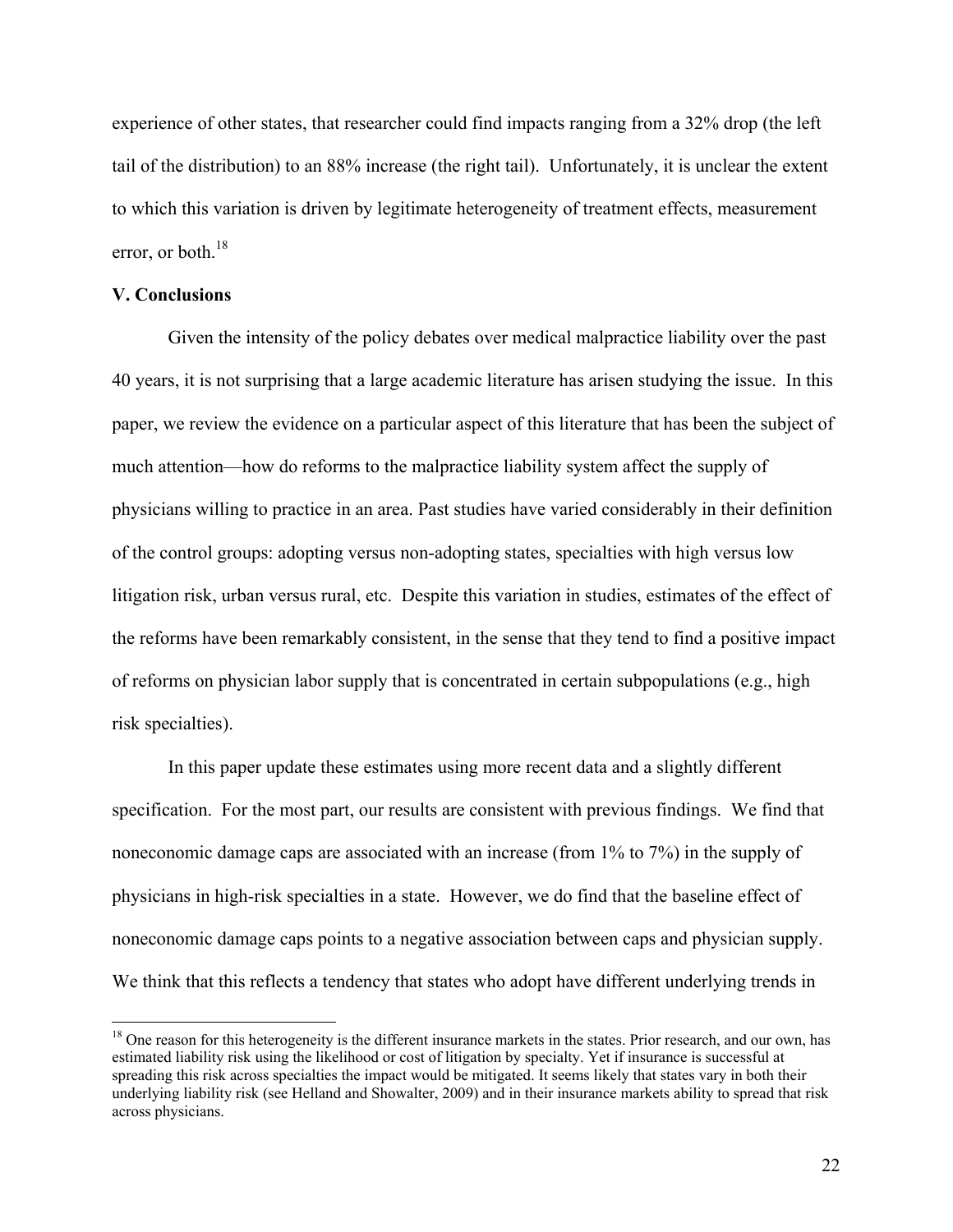the market for physician services, specifically that they have slower growth in physicians per capita. A simple explanation for this is that the adopting states are motivated to adopt because they have relatively poor access to physicians, and adopt tort reform as an attempt to offset that. In any event, this motivates the comparison between high-risk and low-risk specialties. While this evidence clearly indicates an increase in physicians in high risk specialties after the adoption of noneconomic damage caps, the implications for the aggregate market for physicians are ambiguous.

This ambiguity may be one reason why the national estimates have not always gained traction in state-level debates, where the discussion usually focuses on the impact of a particular state's policy. In theory it is possible to estimate state-specific effects for adopting states, just as we estimate effects for particular specialties. However, we find that the state-level estimates vary widely and without a clear, discernible pattern. This is perhaps not surprising. Suppose the true treatment effect is  $\theta^* + \epsilon_s$ , where  $\epsilon_s$  is a parameter that represents differences in the treatment effect across states. This term could be a function of different state characteristics, such as the level of managed care in the state, or the average treatment intensity or local standards. Or it simply could be random noise that comes from the uncertainty inherent to all such observational studies. As noted by Angrist (2004), "the theory of parameter heterogeneity runs quickly into the sandpile of sampling variance and specification uncertainty."

Given the widespread variation in the state-specific estimates, the most convincing evidence for the effect of malpractice liability reforms is the lesson from the existing evidence base. That is, when a state adopts a reform such as a noneconomic damage cap, the most likely outcome is that it will experience an increase in the supply of some physicians, particularly those in high risk specialties over and above what they would experience in the absence of a cap.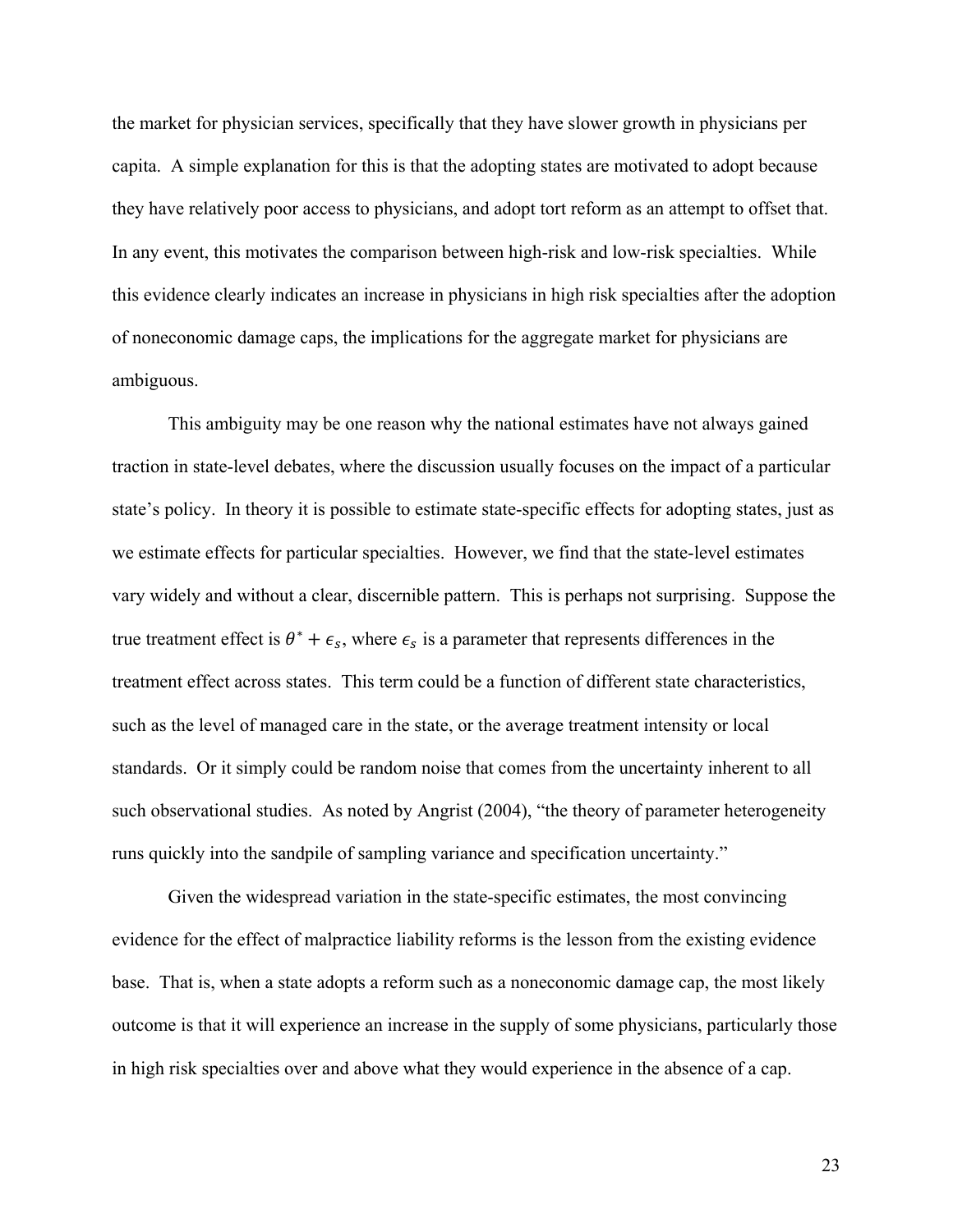Exactly how big that increase is or would be is subject to uncertainty, but the structure of the physician labor market, with its high cost of entry and exit, suggest there is a limit to the size of the effect. This does not mean that we should ignore heterogeneity across states. In cases where we have a specific theory about why a particular reform might be more or less effective in a particular state, this offers a testable hypothesis that can be tested using the state-level differences. But in the absence of such theory, or the application of more advanced econometric techniques suited for this approach, $19$  the national estimates of average treatment effects provide the best guide as to the expected effects of any given policy.

<sup>&</sup>lt;sup>19</sup> In particular, some of the newer methods using synthetic control groups seem to hold some promise for identifying state-specific treatment effects (for example, see Abadie and Gardeazabal, 2003 and Abadie, Diamond and Hainmueller, 2010).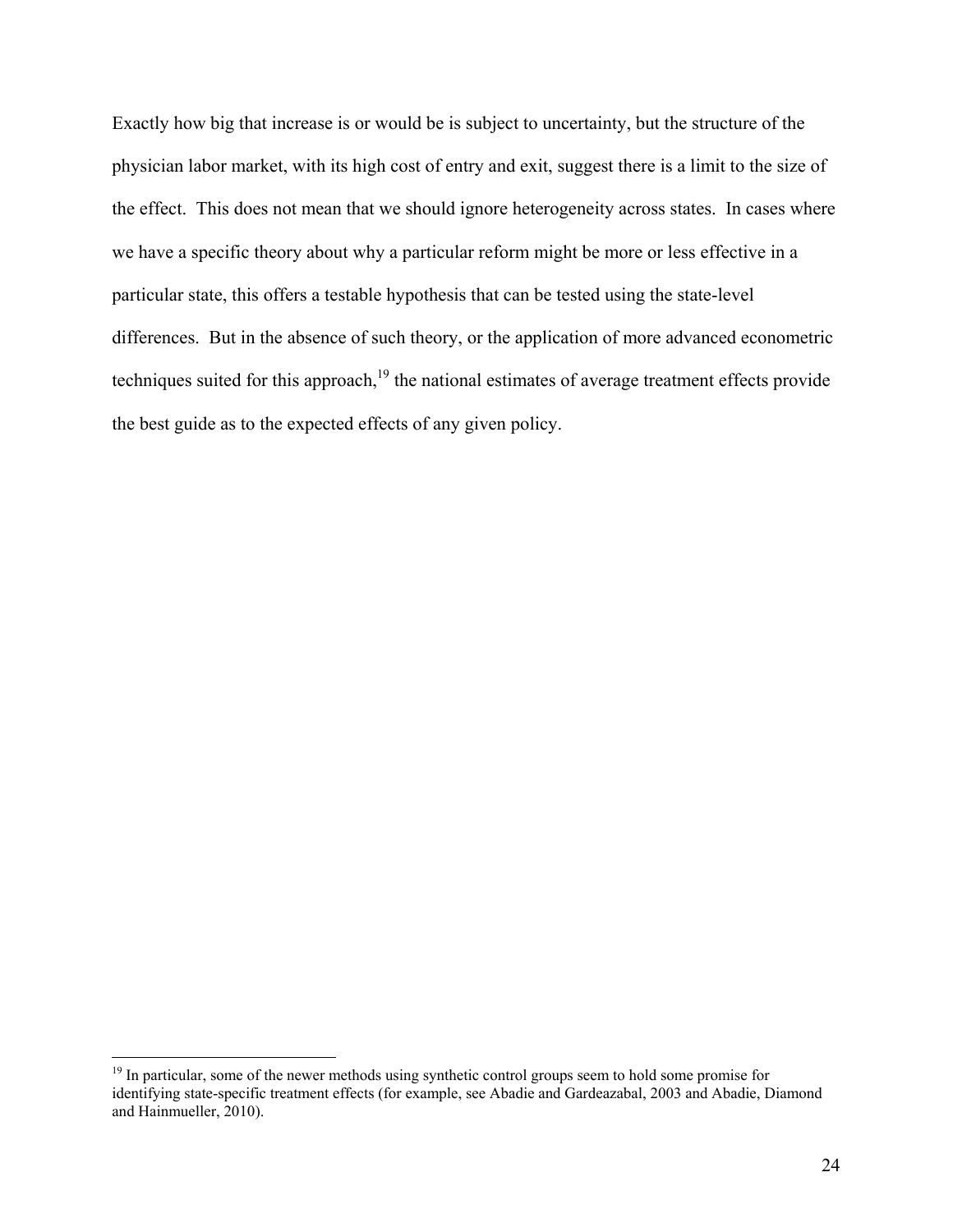### **References**

Abadie, Alberto, and Javier Gardeazabal. "The economic costs of conflict: A case study of the Basque Country." American economic review (2003): 113-132.

Abadie, Alberto, Alexis Diamond, and Jens Hainmueller. "Synthetic control methods for comparative case studies: Estimating the effect of California's tobacco control program." Journal of the American Statistical Association 105, no. 490 (2010).

Anderson, Richard E. (2005) "Effective Legal Reform and the Malpractice Insurance Crisis," Yale Journal of Health Policy, Law, and Ethics: 5(1) Article 8.

Angrist, Joshua D. "Treatment effect heterogeneity in theory and practice\*." The Economic Journal 114, no. 494 (2004): C52-C83.

Angrist, J. D., and G. W. Imbens (1995), ''Two-Stage Least Squares Estimation of Average Causal Effects in Models with Variable Treatment Intensity,'' Journal of the American Statistical Association 90, 431–442.

Angrist, J. D., G. W. Imbens, and D. B. Rubin (1996), ''Identification and Causal Effects Using Instrumental Variables,'' Journal of the American Statistical Association 91, 444–455.

Avraham, Ronen, Database of State Tort Law Reforms (DSTLR 4th) (September 2011). U of Texas Law, Law and Econ Research Paper No. 184. Available at SSRN: <http://ssrn.com/abstract=902711>or<http://dx.doi.org/10.2139/ssrn.902711>

Baicker, Katherine and Amitabh Chandra (2006) "The Effect of Malpractice Liability on the Delivery of Health Care", Forum for Health Economics & Policy, Forum: Frontiers in Health Policy Research, Volume 8: Article 4.<http://www.bepress.com/fhep/8/4>

Currie, Janet, and W. Bentley MacLeod. "First do no harm? Tort reform and birth outcomes." The Quarterly Journal of Economics 123, no. 2 (2008): 795-830.

Dranove, David, Subramaniam Ramanarayanan, and Yasutora Watanabe. "Delivering Bad News: Market Responses to Negligence." Journal of Law and Economics 55, no. 1 (2012): 1-25.

Donohue, John J. and Wolfers, Justin, (2005) Uses and Abuses of Empirical Evidence in the Death Penalty Debate. Stanford Law Review58: 791-846.

Encinosa, William and Fred Hellinger (2005) "Have State Caps on Malpractice Awards Increased the Supply of Physicians?" Health Affairs 24:250-259.

Frakes, Michael. "Defensive Medicine and Obstetric Practices." Journal of Empirical Legal Studies 9, no. 3 (2012): 457-481.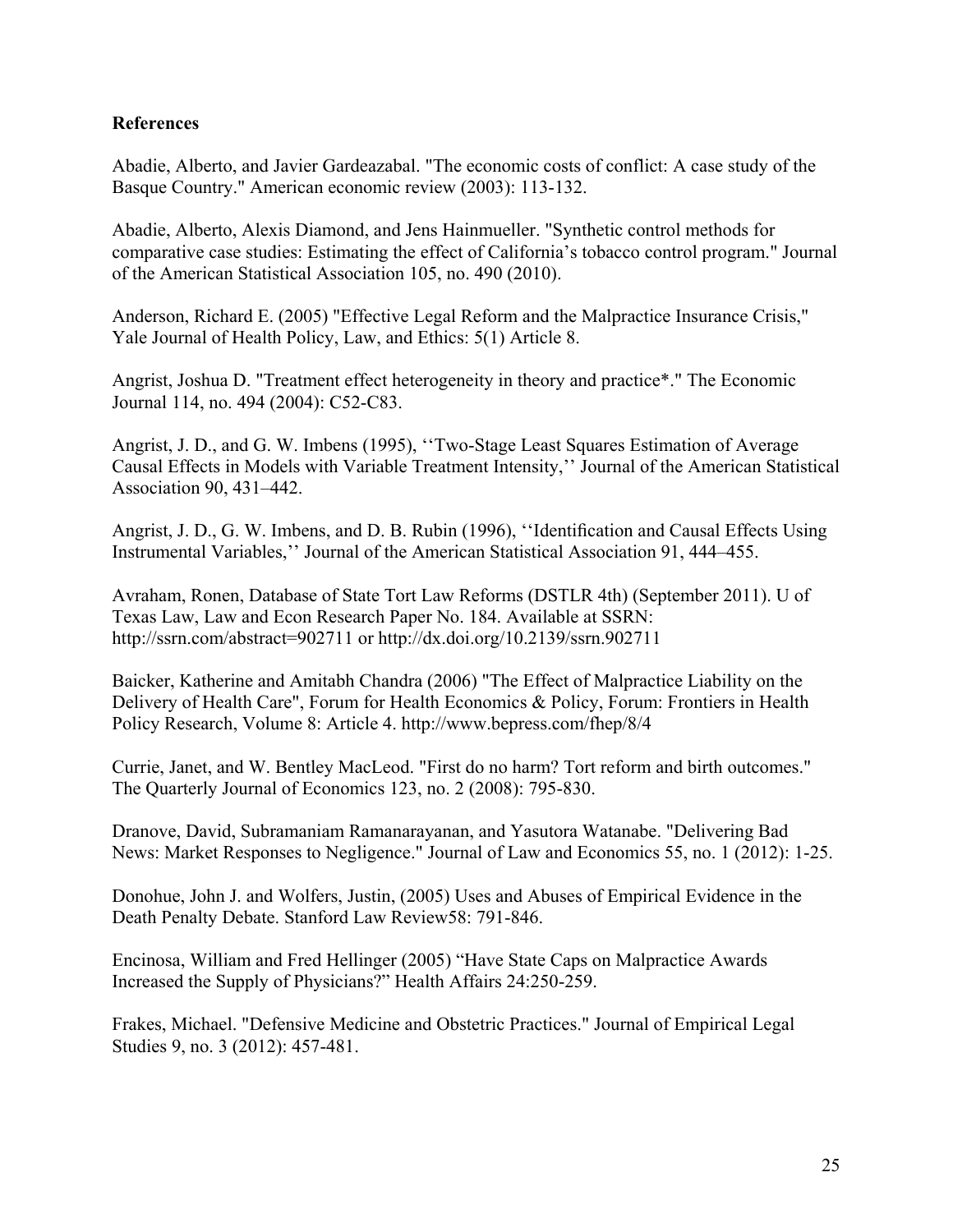Frakes, Michael. "The Impact of Medical Liability Standards on Regional Variations in Physician Behavior: Evidence from the Adoption of National-Standard Rules." The American Economic Review 103, no. 1 (2013): 257-76.

Gruber, Jonathan. "The incidence of mandated maternity benefits." *The American Economic Review* (1994): 622-641.

Heckman, J. J., and R. Robb (1985), ''Alternative Methods for Evaluating the Impact of Interventions,'' in Longitudinal Analysis of Labor Market Data, ed. J. J. Heckman and B. Singer. New York: Cambridge University Press, 156–245.

Heckman, J. J. (1992), "Randomization and Social Program Evaluation," in Evaluating Welfare and Training Programs, ed. C. F. Manski and I. Garfinkel. Cambridge, MA: Harvard University Press, 201–230.

Heckman, James J., Sergio Urzua and Edward Vytlacil. "Understanding Instrumental Variables In Models With Essential Heterogeneity," Review of Economics and Statistics, 2006, v88(3,Aug), 389-432

Helland, Eric and with Mark Showalter (2009) "The Impact of Liability on the Physician Labor Market,", *Journal of Law and Economics*, 52(4):635-663.

Hing, Esther, and Catharine W. Burt (2007) Characteristics of office-based physicians and their practices: United States, 2003–04. Series 13, No. 164. Hyattsville, MD: National Center for Health Statistics.

Jena AB, Seabury S, Lakdawalla D, Chandra A. (2011) "Malpractice risk according to physician specialty." *New England Journal Medicine* 365:629-636

Jena, Anupam, Amitabh Chandra, Darius Lakdawalla and Seth A. Seabury, "Outcomes of Malpractice Litigation Against U.S. Physicians." Archives of Internal Medicine, Online May 14, 2012; E1-E2.

Jena, Anupam B., Amitabh Chandra, and Seth A. Seabury. "Malpractice Risk Among US Pediatricians." *Pediatrics*, 131(6): 1-7. 2013.

Kessler, Daniel, and Mark McClellan. "Do doctors practice defensive medicine?." The Quarterly Journal of Economics 111, no. 2 (1996): 353-390.

Kessler, Daniel, and Mark McClellan. "Malpractice law and health care reform: optimal liability policy in an era of managed care." Journal of Public Economics 84, no. 2 (2002a): 175-197.

Kessler, Daniel P., and Mark B. McClellan. "How liability law affects medical productivity." Journal of health economics 21, no. 6 (2002b): 931-955.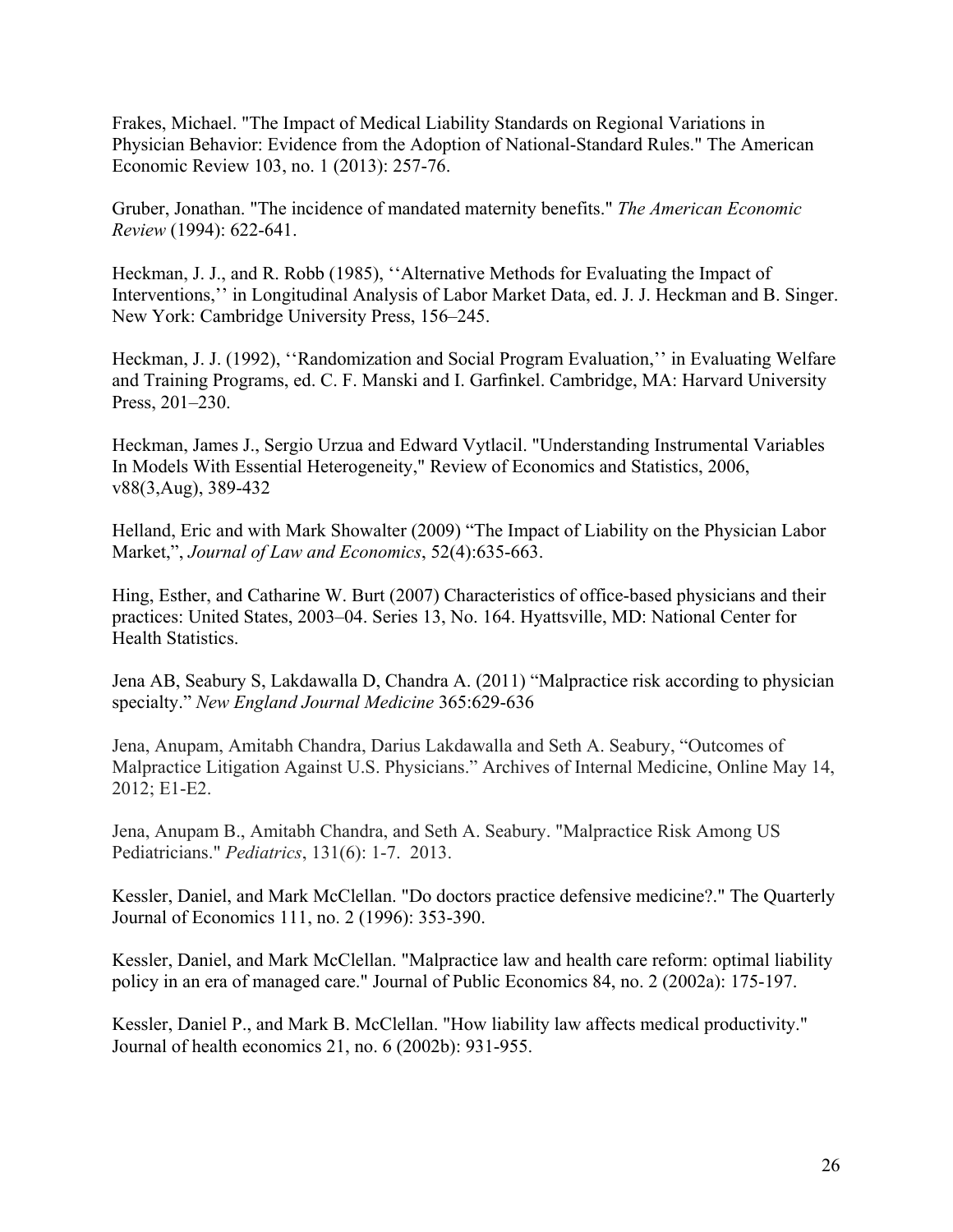Kessler, Daniel, William M. Sage, David J. Becker (2005) "Impact of Malpractice Reforms on the Supply of Physician Services" Journal of the American Medical Association. 293(21):2618- 2625.

Lakdawalla, Darius N. and Seth A. Seabury,"The welfare effects of medical malpractice liability*." International Review of Law and Economics.* 32(4): 356-369. 2012.

Klick, Jonathan and Stratmann, Thomas (2007) " "Medical Malpractice Reform and Physicians in High Risk Specialties," *Journal of Legal Studies*, 36.

Matsa, David A. (2007) "Does Malpractice Liability Keep the Doctor Away? Evidence from Tort Reform Damage Caps" *Journal of Legal Studies*, 36(S2): S143-S182.

Rubin, D. B. (1974), ''Estimating Causal Effects of Treatments in Randomized and Nonrandomized Studies,'' Journal of Education Psychology 66, 688–701.

Rosenbaum, P. R., and D. B. Rubin (1983), ''The Central Role of the Propensity Score in Observational Studies for Causal Effects,'' Biometrika 70, 41–55.

Seabury, Seth A., Amitabh Chandra, Darius Lakdawalla, and Anupam Jena. "Defense Costs of Medical Malpractice Claims". New England Journal of Medicine. 2012; 366(14):1354-1356.

Seabury, Seth A., Amitabh Chandra, Darius N. Lakdawalla and Anupam Jena. "On Average, Physicians Spend Nearly 11 Percent of Their 40-Year Careers with an Open, Unresolved Malpractice Claim." Health Affairs. 32(1): 111-119. 2013.

Sieg, Holger. "Estimating a Bargaining Model with Asymmetric Information: Evidence from Medical Malpractice Disputes." The Journal of Political Economy 108, no. 5 (2000): 1006-1021.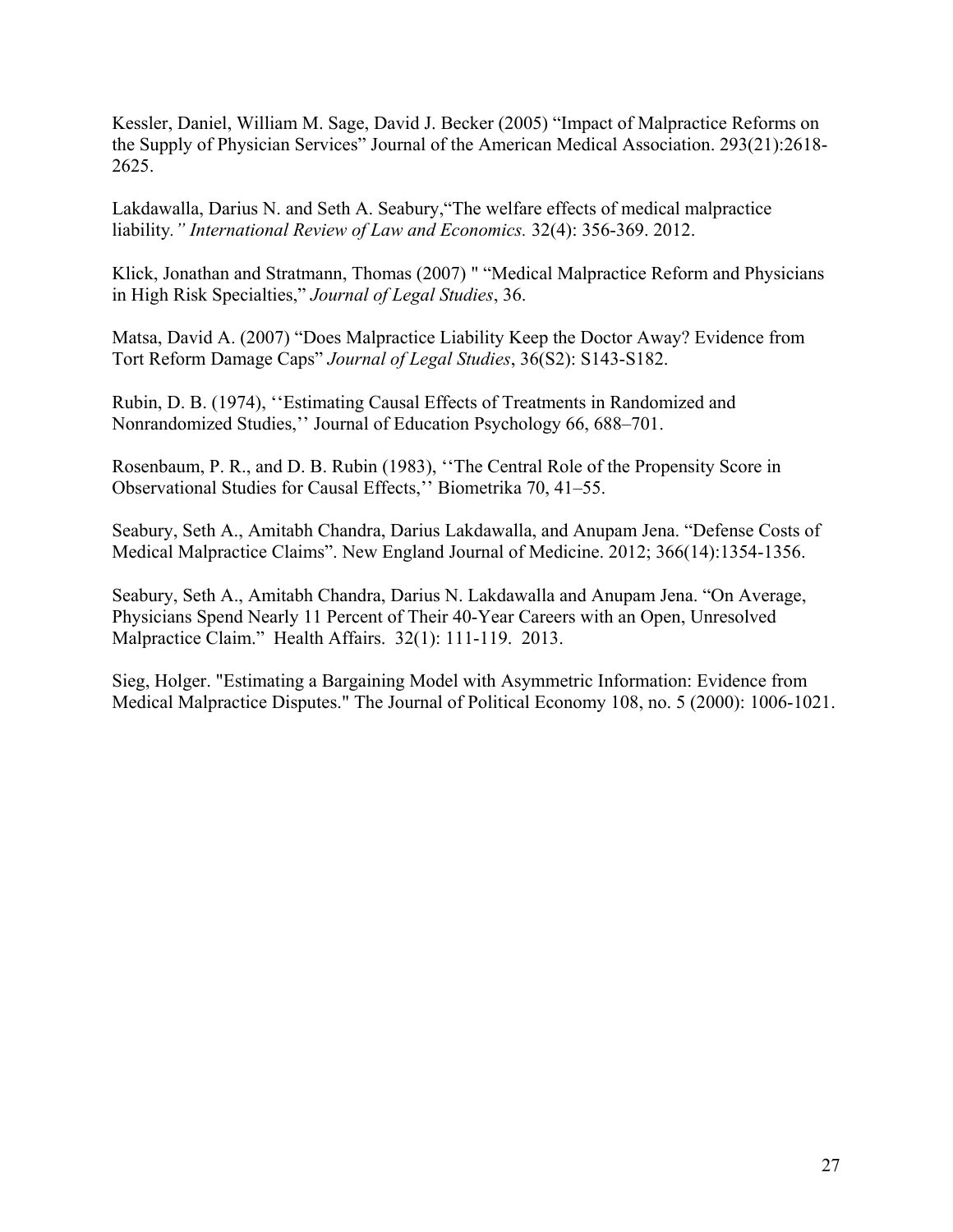| <b>Study</b>                 | <b>Empirical Strategy</b>                   | <b>Main Findings</b>                                                                                                                                                                                                                     |  |  |  |
|------------------------------|---------------------------------------------|------------------------------------------------------------------------------------------------------------------------------------------------------------------------------------------------------------------------------------------|--|--|--|
| Kessler et al. $(2005)$      | Difference-in-differences                   | There was a 2.4% increase in the number of physicians in a<br>state associated with "direct" reforms                                                                                                                                     |  |  |  |
| Encinosa and Helliger (2005) | Difference-in-differences                   | There was a 2.2% increase in the number of physicians<br>associated with the adoption of a cap, mostly found 3+<br>years after enactment.                                                                                                |  |  |  |
| Baicker and Chandra (2005)   | Difference-in-differences                   | There was negative relationship between the number of<br>obstetricians, internal medicine, surgeons and doctors over<br>55 and medical malpractice premiums and multiple<br>measures of liability although the results are inconsistent. |  |  |  |
| Klick and Stratmann (2007)   | Difference-in-difference-in-<br>differences | Noneconomic damage caps led to a 2.9% increase in<br>physicians in high risk specialties and a 1.3% increase in<br>physicians in low risk specialties.                                                                                   |  |  |  |
| Matsa (2007)                 | Difference-in-difference-in-<br>differences | Noneconomic damage caps led to a 4-7% increase in the<br>number of physicians in rural counties.                                                                                                                                         |  |  |  |
| Helland and Showalter (2009) | Difference-in-differences                   | An increase in liability risk led to an increase in the number<br>of hours worked.                                                                                                                                                       |  |  |  |

## **Table 1. Summary of Key Papers on Tort Reform and Physician Labor Supply**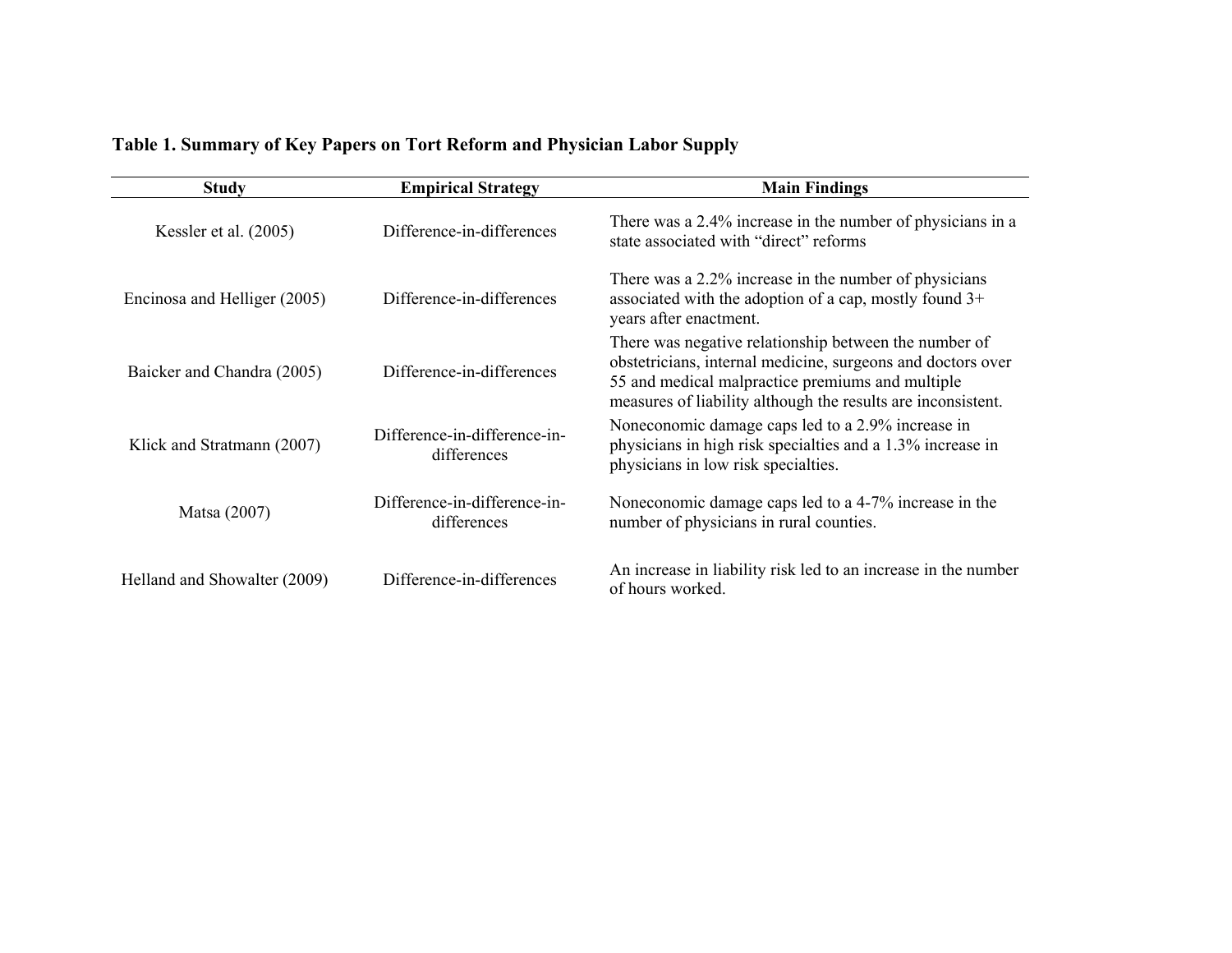### **Table 2. Summary Statistics**

|                                              | Mean   | Std. Dev. | Min              | Max            |
|----------------------------------------------|--------|-----------|------------------|----------------|
| Active Physicians per 100,000                | 240.43 | 59.49     | 135.9            | 478            |
| Total Physicians in Patient Care per 100,000 | 215.78 | 47.59     | 129.5            | 388            |
| <b>Physicians by Specialty</b>               |        |           |                  |                |
| Allergy & Immunology                         | 1.09   | 0.38      | 0.3              | $\overline{2}$ |
| Anesthesiology                               | 11.45  | 2.64      | 5.2              | 21             |
| Cardiovascular Disease                       | 6.07   | 2.06      | 1.7              | 12             |
| Colorectal Surgery                           | 0.33   | 0.18      | $\mathbf{0}$     | $\mathbf{1}$   |
| Dermatology                                  | 2.91   | 0.96      | 0.8              | 6              |
| Diagnostic Radiology                         | 7.14   | 1.59      | 3.8              | 14             |
| <b>Emergency Medicine</b>                    | 8.35   | 2.48      | 2.5              | 16             |
| Family Practice                              | 27.75  | 8.97      | 12.5             | 51             |
| Gastroenterology                             | 3.19   | 1.09      | 1.1              | $\tau$         |
| General Internal Medicine                    | 31.53  | 13.99     | 10.2             | 78             |
| <b>General Practice</b>                      | 31.83  | 9.05      | 15.8             | 56             |
| General Surgery                              | 12.17  | 2.69      | 7.4              | 21             |
| Neurological Surgery                         | 1.74   | 0.42      | 0.5              | 3              |
| Neurology                                    | 3.72   | 1.27      | 1.3              | 10             |
| Obstetrics and Gynecology                    | 11.34  | 2.74      | 5.6              | 19             |
| Ophthalmology                                | 5.69   | 1.31      | 2.7              | 10             |
| Orthopedic Surgery                           | 11.34  | 2.74      | 5.6              | 19             |
| Pathology                                    | 5.1    | 1.51      | $\boldsymbol{2}$ | 11             |
| Pediatrics                                   | 15.22  | 5.5       | 5.2              | 30             |
| Plastic Surgery                              | 1.9    | 0.59      | 0.4              | $\mathfrak{Z}$ |
| Psychiatry                                   | 11.13  | 5.37      | 3.8              | 30             |
| Pulmonary Dis                                | 2.48   | 0.9       | $0.8\,$          | 6              |
| Rad Oncology                                 | 1.26   | 0.32      | 0.5              | $\mathfrak{Z}$ |
| Radiology                                    | 2.59   | 0.63      | 1.1              | 6              |
| Thoracic Surgery                             | 1.08   | 0.65      | $\boldsymbol{0}$ | $\mathfrak{Z}$ |
| Urology                                      | 3.28   | 0.6       | 1.3              | 5              |
| Reform Variables                             |        |           |                  |                |
| Caps Noneconomic Damages                     | 0.39   | 0.49      | $\boldsymbol{0}$ | 1              |
| Caps Punitive Damages                        | 0.49   | 0.5       | $\mathbf{0}$     | 1              |
| <b>Caps Total Damages</b>                    | 0.12   | 0.32      | $\boldsymbol{0}$ | 1              |
| Split Recovery Reform                        | 0.12   | 0.33      | $\mathbf{0}$     | 1              |
| Collateral Source Reform                     | 0.63   | 0.48      | $\mathbf{0}$     | 1              |
| Punitive Evidence Reform                     | 0.67   | 0.47      | $\boldsymbol{0}$ | 1              |
| Periodic Payments-discretion                 | 0.21   | 0.41      | $\boldsymbol{0}$ | 1              |
| Periodic Payments-mandatory                  | 0.37   | 0.48      | $\boldsymbol{0}$ | 1              |
| Contingency Fee Reform                       | 0.36   | 0.48      | $\mathbf{0}$     | 1              |
| Joint and Several Liability Reform           | 0.73   | 0.44      | $\boldsymbol{0}$ | 1              |
| Patient Compensation Fund Reform             | 0.24   | 0.43      | $\boldsymbol{0}$ | 1              |
| Observations                                 | 816    |           |                  |                |

Notes: Data are at the state-year level. Specialty-specific counts represent physicians active in patient care.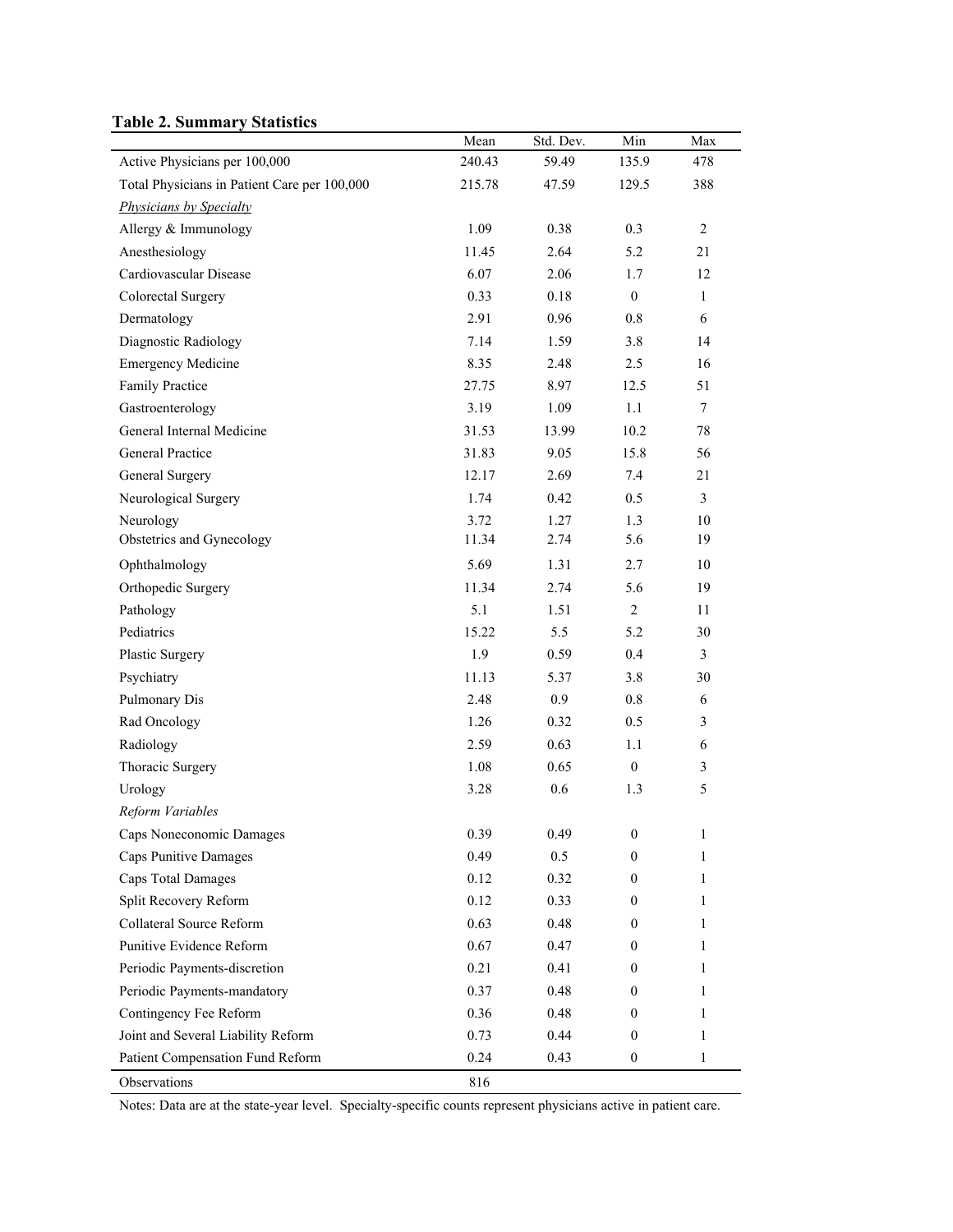|                                          | (1)         | (2)         | (3)         | (4)         | (5)         | (6)         |
|------------------------------------------|-------------|-------------|-------------|-------------|-------------|-------------|
| Top 5 Highest Risk Specialties $\times$  |             | $0.066**$   |             | $0.025**$   |             |             |
| Noneconomic Cap                          |             | (0.028)     |             | (0.010)     |             |             |
| Top 10 Highest Risk Specialties $\times$ |             |             | $0.034***$  |             | $0.015*$    |             |
| Noneconomic Cap                          |             |             | (0.007)     |             | (0.009)     |             |
|                                          |             |             |             |             |             | $0.549***$  |
| Liability Risk $\times$ Noneconomic Cap  |             |             |             |             |             | (0.154)     |
|                                          | $-0.031***$ | $-0.043***$ | $-0.051***$ | $-0.039***$ | $-0.037***$ | $-0.081***$ |
| Direct effect of noneconomic damage cap  | (0.012)     | (0.010)     | (0.012)     | (0.012)     | (0.012)     | (0.017)     |
| Other Reform Variables                   |             |             |             |             |             |             |
|                                          |             |             |             |             |             |             |
| Caps on Punitive Damages                 | $-0.005$    | $-0.006$    | $-0.006$    | $-0.005$    | $-0.005$    | $-0.006$    |
|                                          | (0.013)     | (0.009)     | (0.013)     | (0.013)     | (0.013)     | (0.013)     |
| Caps on Total Damages                    | $-0.185**$  | $-0.186***$ | $-0.186**$  | $-0.186**$  | $-0.185**$  | $-0.186**$  |
|                                          | (0.075)     | (0.013)     | (0.074)     | (0.075)     | (0.075)     | (0.075)     |
| Split Recovery Reform                    | $-0.012$    | $-0.012$    | $-0.012$    | $-0.012$    | $-0.012$    | $-0.012$    |
|                                          | (0.017)     | (0.014)     | (0.016)     | (0.017)     | (0.017)     | (0.016)     |
| <b>Collateral Source Reform</b>          | $-0.009$    | $-0.009$    | $-0.009$    | $-0.009$    | $-0.009$    | $-0.009$    |
|                                          | (0.016)     | (0.010)     | (0.016)     | (0.016)     | (0.016)     | (0.016)     |
| Punitive Evidence Reform                 | $-0.016$    | $-0.016$    | $-0.016$    | $-0.016$    | $-0.016$    | $-0.016$    |
|                                          | (0.023)     | (0.010)     | (0.023)     | (0.023)     | (0.023)     | (0.023)     |
| Periodic Payments-discretion             | $-0.009$    | $-0.009$    | $-0.009$    | $-0.009$    | $-0.009$    | $-0.009$    |
|                                          | (0.015)     | (0.015)     | (0.015)     | (0.015)     | (0.015)     | (0.015)     |
| Periodic Payments-mandatory              | $-0.026*$   | $-0.026*$   | $-0.026*$   | $-0.026*$   | $-0.026*$   | $-0.026$    |
|                                          | (0.016)     | (0.014)     | (0.016)     | (0.016)     | (0.016)     | (0.016)     |
| Contingency Fee Reform                   | $-0.077***$ | $-0.077***$ | $-0.077***$ | $-0.077***$ | $-0.077***$ | $-0.077***$ |
|                                          | (0.029)     | (0.008)     | (0.029)     | (0.029)     | (0.029)     | (0.029)     |
| Joint and Several Liability Reform       | $0.025*$    | $0.025**$   | $0.025*$    | $0.025*$    | $0.025*$    | $0.025*$    |
|                                          | (0.014)     | (0.010)     | (0.014)     | (0.014)     | (0.014)     | (0.014)     |
| Patient Compensation Fund Reform         | 0.017       | $0.017*$    | 0.017       | 0.017       | 0.017       | 0.017       |
|                                          | (0.031)     | (0.009)     | (0.031)     | (0.031)     | (0.031)     | (0.031)     |

**Table 3. Regression Estimates of the Impact of Noneconomic Damage Caps on the Number of Physicians Per Capita**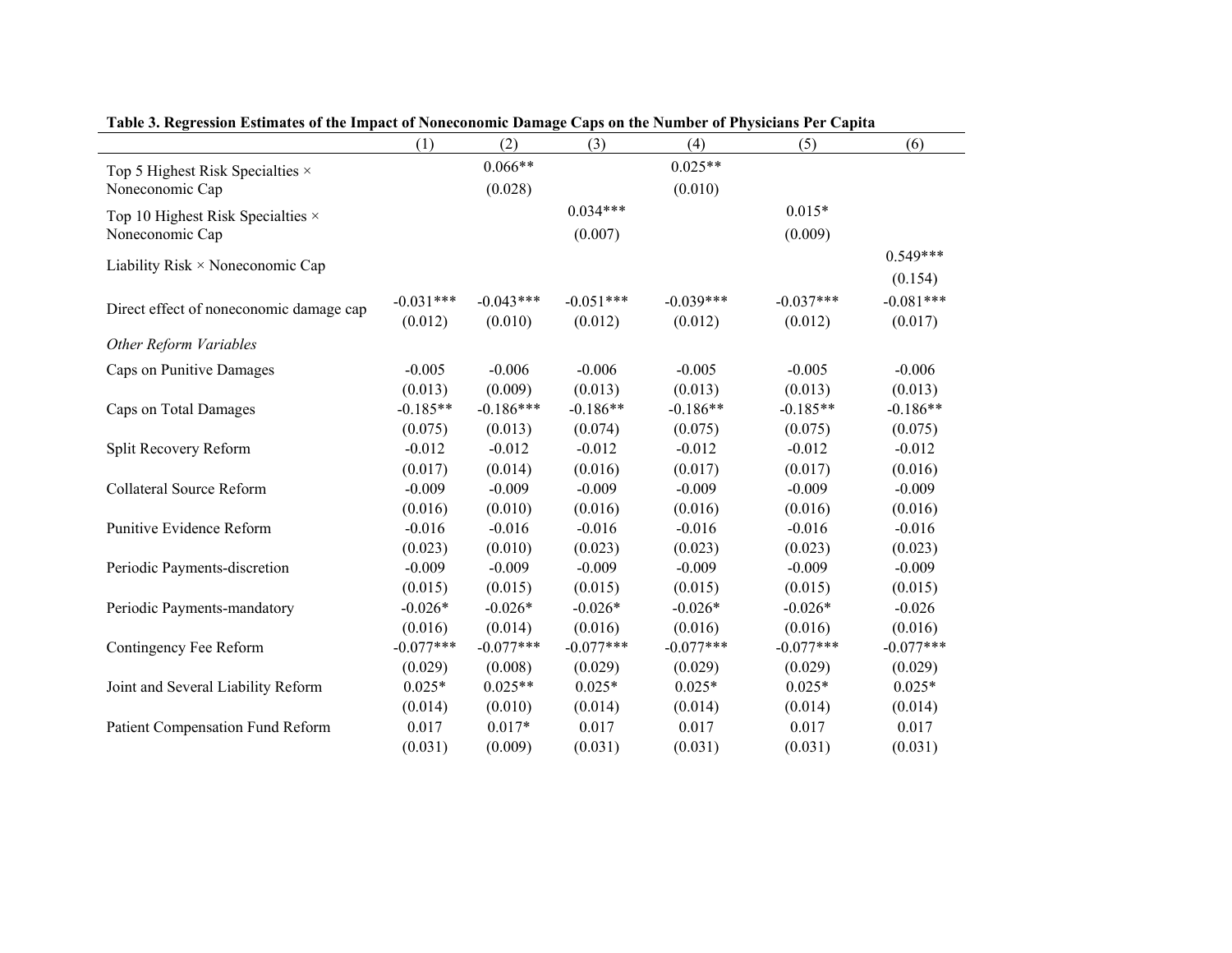| Source of specialty risk used | None   | Klick and<br>Stratman<br>(2007) | Klick and<br><b>Stratman</b><br>(2007) | Jena et al.<br>(2011) | Jena et al.<br>(2011) | Jena et al.<br>(2011) |
|-------------------------------|--------|---------------------------------|----------------------------------------|-----------------------|-----------------------|-----------------------|
| <b>Observations</b>           | 20.884 | 20.884                          | 20.884                                 | 20.884                | 20.884                | 20.884                |
| R-squared                     | 0.945  | 0.945                           | 0.945                                  | 0.945                 | 0.945                 | 0.945                 |

Notes: The table reports the results of regressions of the numbers of physicians per capita against various measures of tort reform plus other covariates. Physicians are broken into high-risk and low risk specialties according to classifications used in two papers: Klick and Stratman (2007) and Jena et al. (2011). Robust standard errors are reported in parentheses.

\*\*\* p<0.01, \*\* p<0.05, \* p<0.1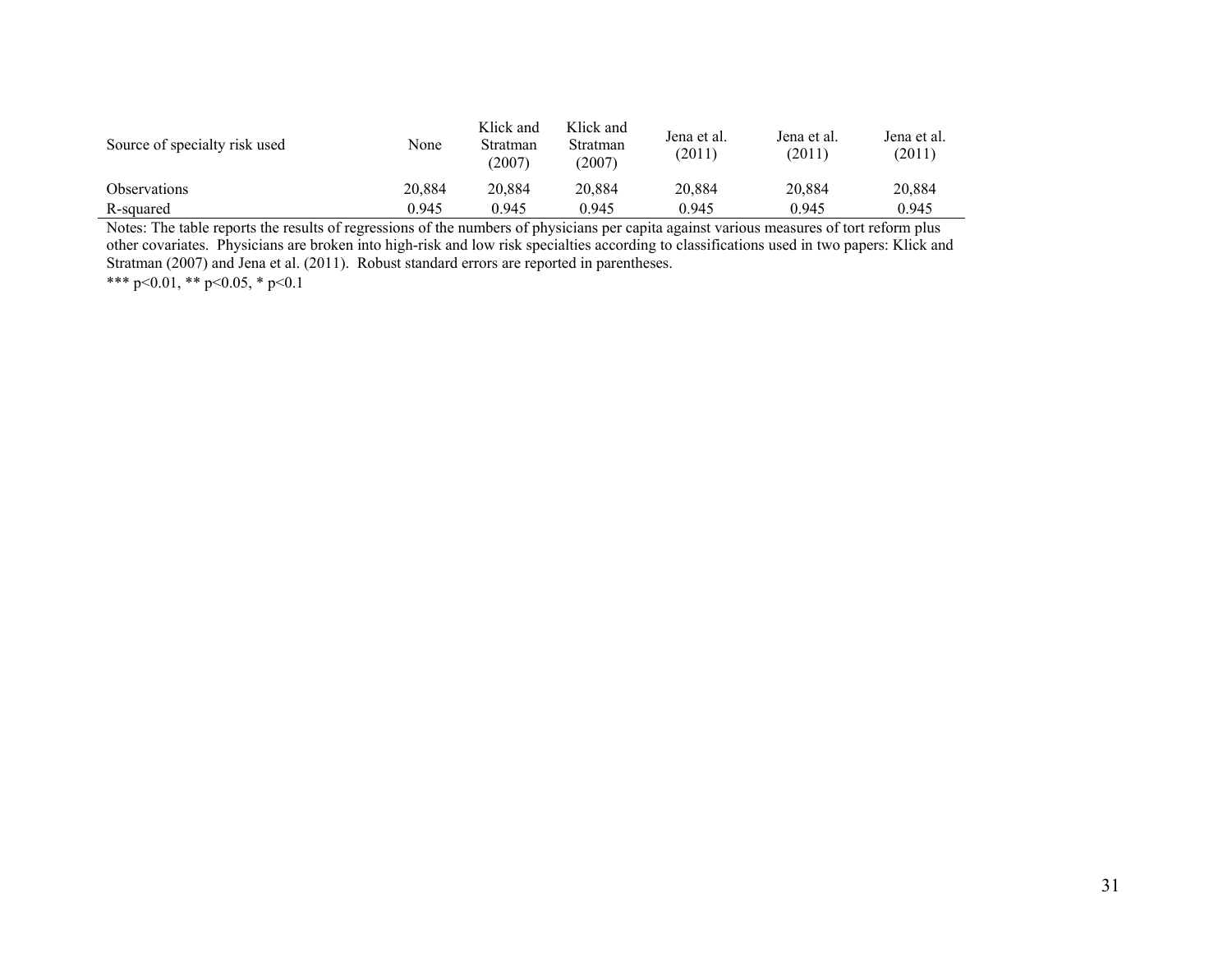| $-0.015$ |
|----------|
| (0.017)  |
|          |
| $-0.004$ |
| (0.016)  |
|          |
| $-0.001$ |
| (0.015)  |
|          |
| $-0.011$ |
| (0.015)  |
| 18,086   |
| 0.944    |
|          |

### **Table 3: Regression Estimates of the Impact of Noneconomic Damage Caps on the Number of Physicians Per Capita prior and post adoption**

Robust standard errors in parentheses

\*\*\* p<0.01, \*\* p<0.05, \* p<0.1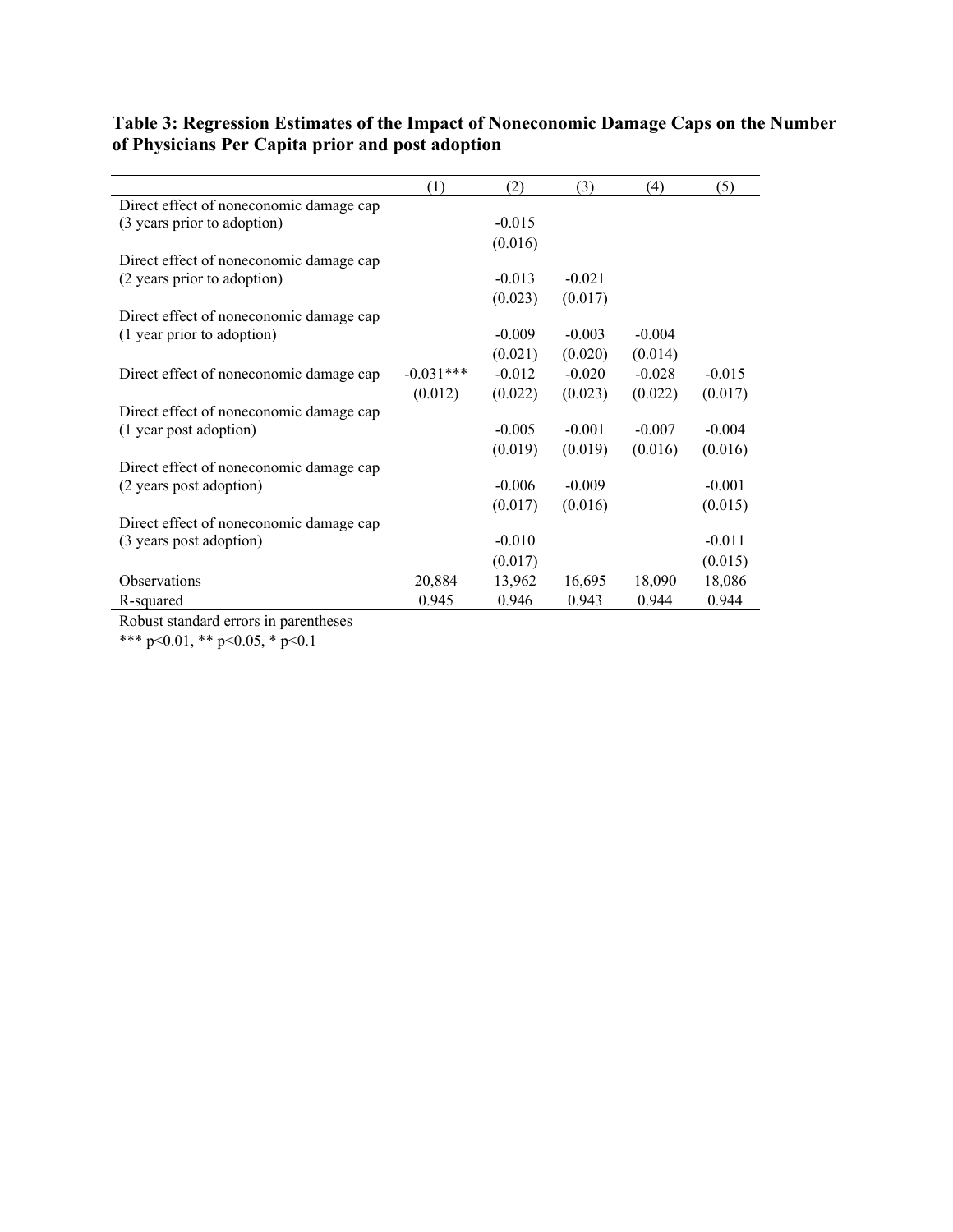

**Figure 1. Annual Trends in Physicians and the Adoption of Noneconomic Damage Caps**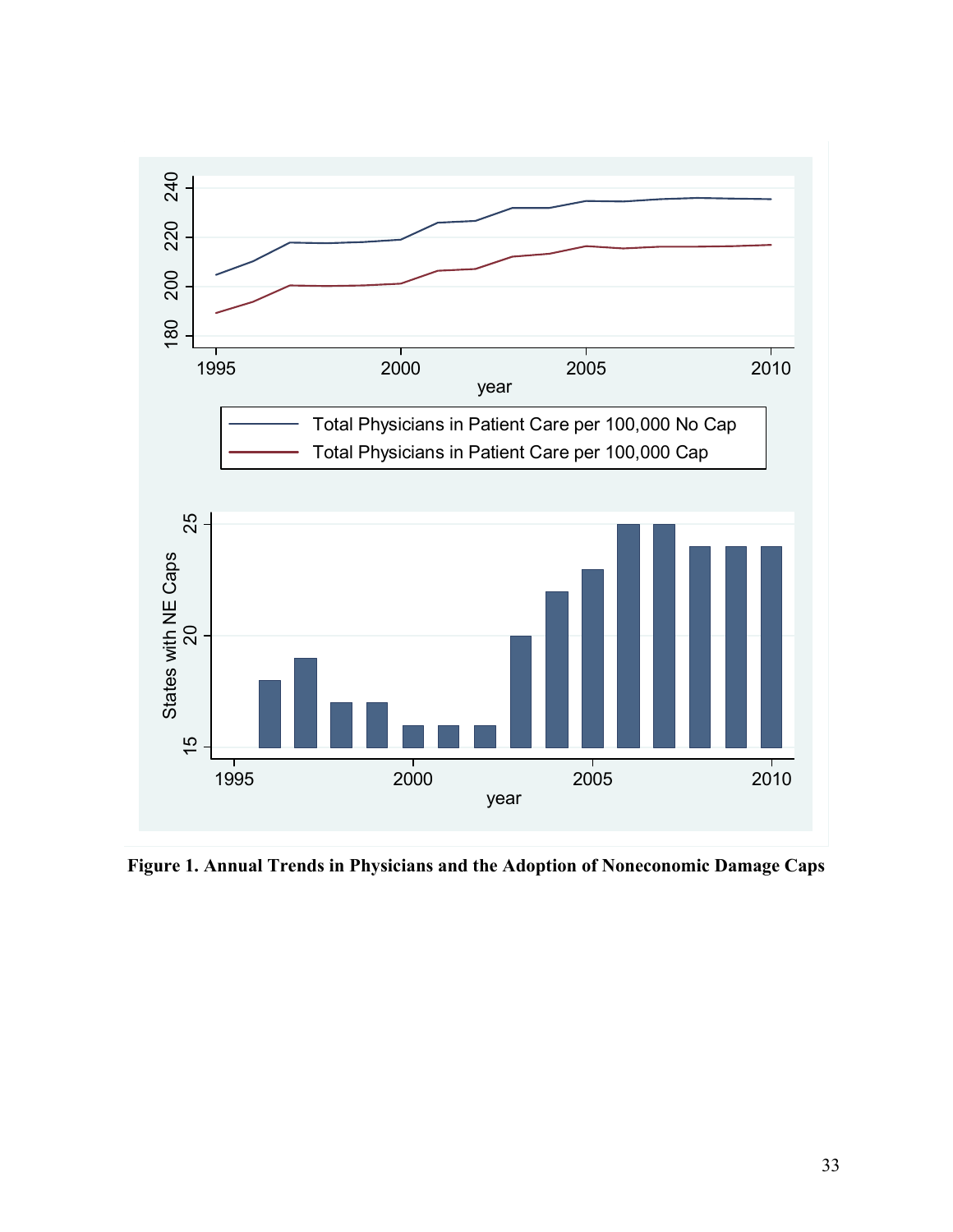

**Figure 2. The Estimated Effect of a Noneconomic Damage Cap on Physician Supply by Specialty According to Specialty Liability Risk**